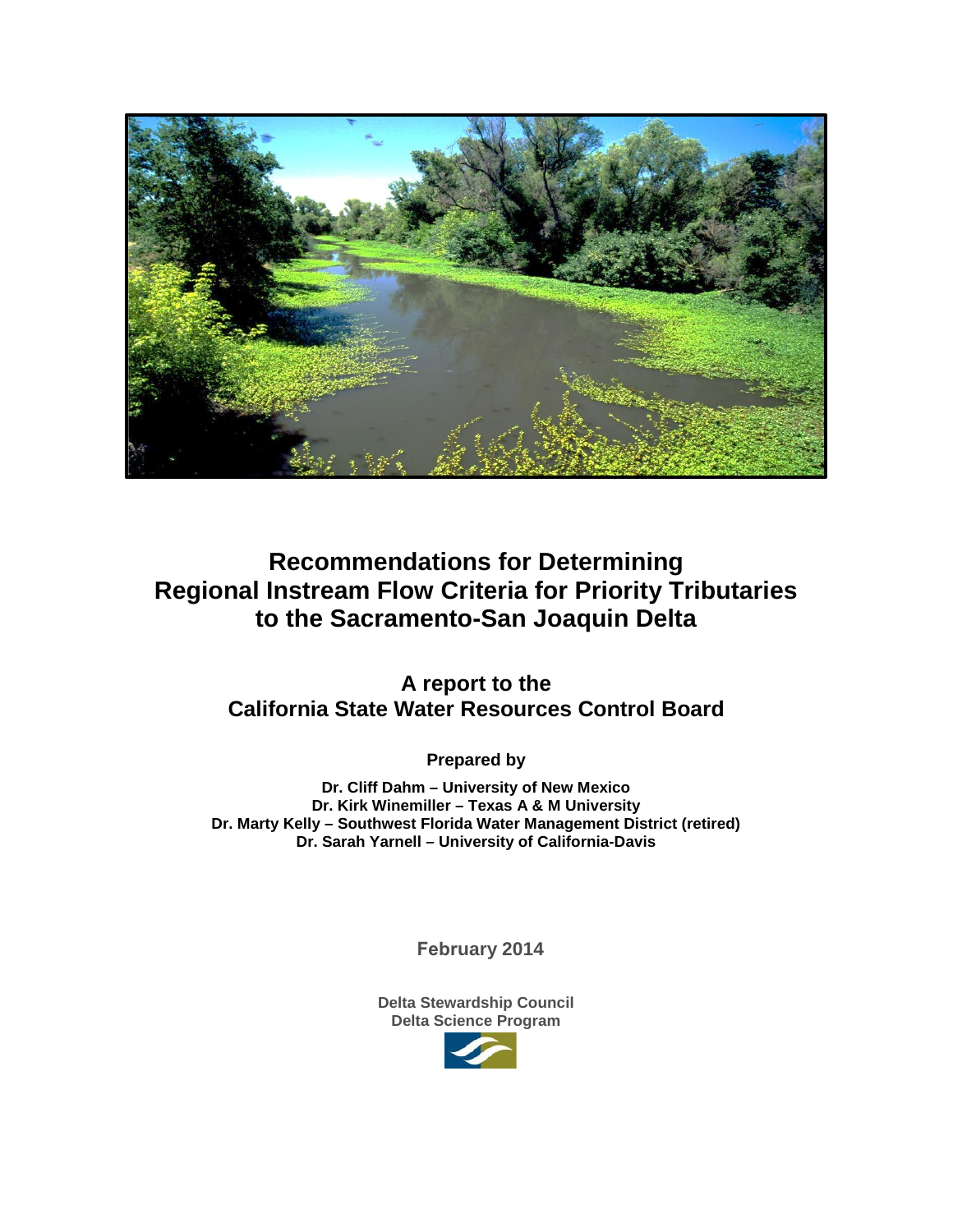# **Forward by the Delta Science Program**

Working with a broad range of agencies and stakeholders, the Delta Science Program developed the Delta Science Plan in 2013. The Delta Science Plan is intended to strengthen, organize, and communicate science to provide relevant, credible, and legitimate decisionsupport for policy and management actions. One of its objectives is to enable and promote science synthesis. One of the primary tools for providing this synthesis is the organization and facilitation of independent panels charged with integrating information from multiple sources on a particular scientific question in order to gain new insights and to effectively communicate this new information. This report is the result of one such effort conducted in response to a request to the Delta Science Program from the State Water Resources Control Board (Board).

Board staff conveyed this request to the Delta Science Program in the form of a cover letter and report that outlined example flow criteria methods, approaches to consider, and the Board's requirements and constraints. Working with Board staff, the Delta Science Program determined the appropriate synthesis mechanism and, under the direction of the Lead Scientist, selected the panelists. Funding for this synthesis effort was provided by the Board. As with all of the independent review, synthesis, and advice documents prepared for the Delta Science Program, the content, substance, and recommendations in this report are those of the panel, not the Delta Science Program or Delta Stewardship Council.

Additional information about this synthesis project can be found on the Delta Science Program's web site: [http://deltacouncil.ca.gov/science-event/10114.](http://deltacouncil.ca.gov/science-event/10114)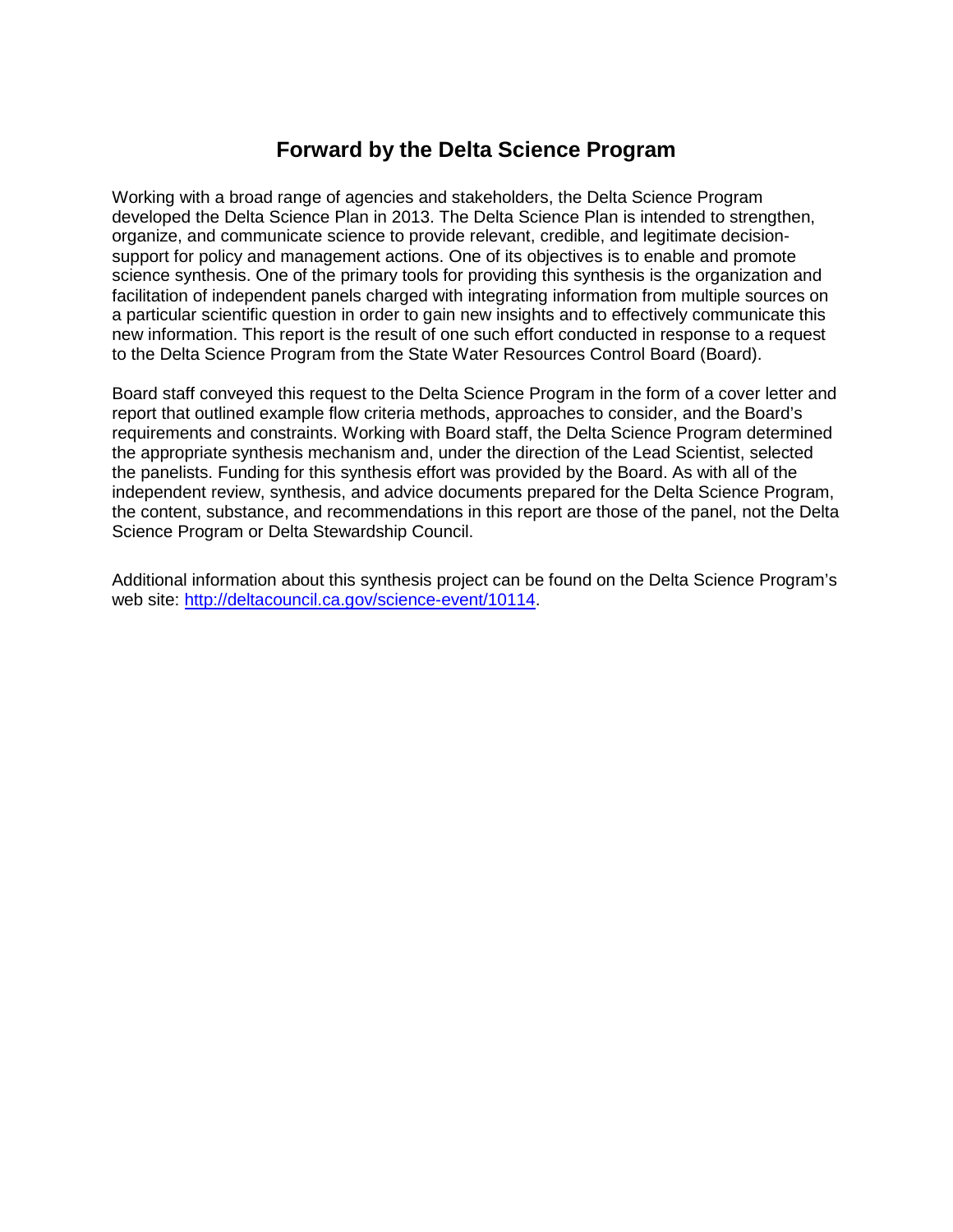# **Recommendations for Determining Regional Instream Flow Criteria for Priority Tributaries to the Sacramento-San Joaquin Delta**

**Committee Members:**

**Dr. Cliff Dahm – University of New Mexico**

**Dr. Kirk Winemiller – Texas A & M University**

**Dr. Marty Kelly – Director (retired), Minimum Flows and Levels Program, Southwest Florida Water Management District**

# **Dr. Sarah Yarnell – University of California-Davis**

## **1. Request to Committee**

Through a request to the Delta Science Program, we have been asked to provide written recommendations for the California State Water Resources Control Board (SWRCB) for identifying methods to determine instream flow criteria that are 1) scientifically defensible, 2) cost-effective, 3) applicable at the watershed scale, and 4) capable of implementation in a timely manner. The main focus for these methods will be the tributaries to the Sacramento-San Joaquin Delta (Bay-Delta). Two potential regional methods (a regionalized version of the Instream Flow Incremental Methodology (IFIM) for Pennsylvania and Maryland and the Ecological Limits of Hydrologic Alteration (ELOHA) methodology) were described in a July 2013 document prepared by the SWRCB for consideration as appropriate methodologies for application in California by the review committee.

### **1.1 Specific Requests from the SWRCB Regarding Review of Flow Criteria Methods**

- Identification of methodology that is scientifically defensible, cost-effective, representative at the watershed scale, and timely relative to implementation.
- Input on how recommended methodology or methodologies can be augmented or refined in the future.
- How to develop flow criteria that apply to the majority of the watershed within a tributary that addresses multiple species, different life stages, and different fluvial processes.

### **1.2 Guidance for Phase 4 of the Bay-Delta Water Quality Control Plan**

Phase 4 of the Bay-Delta Water Quality Control Plan calls for the development and implementation of policies for water quality control that include the development of flow criteria and flow objectives for priority tributaries of the Bay-Delta (with a focus on the Sacramento River watershed). The SWRCB has asked for guidance from the committee on how best to 1) develop flow criteria and 2) develop flow objectives and implementation plans.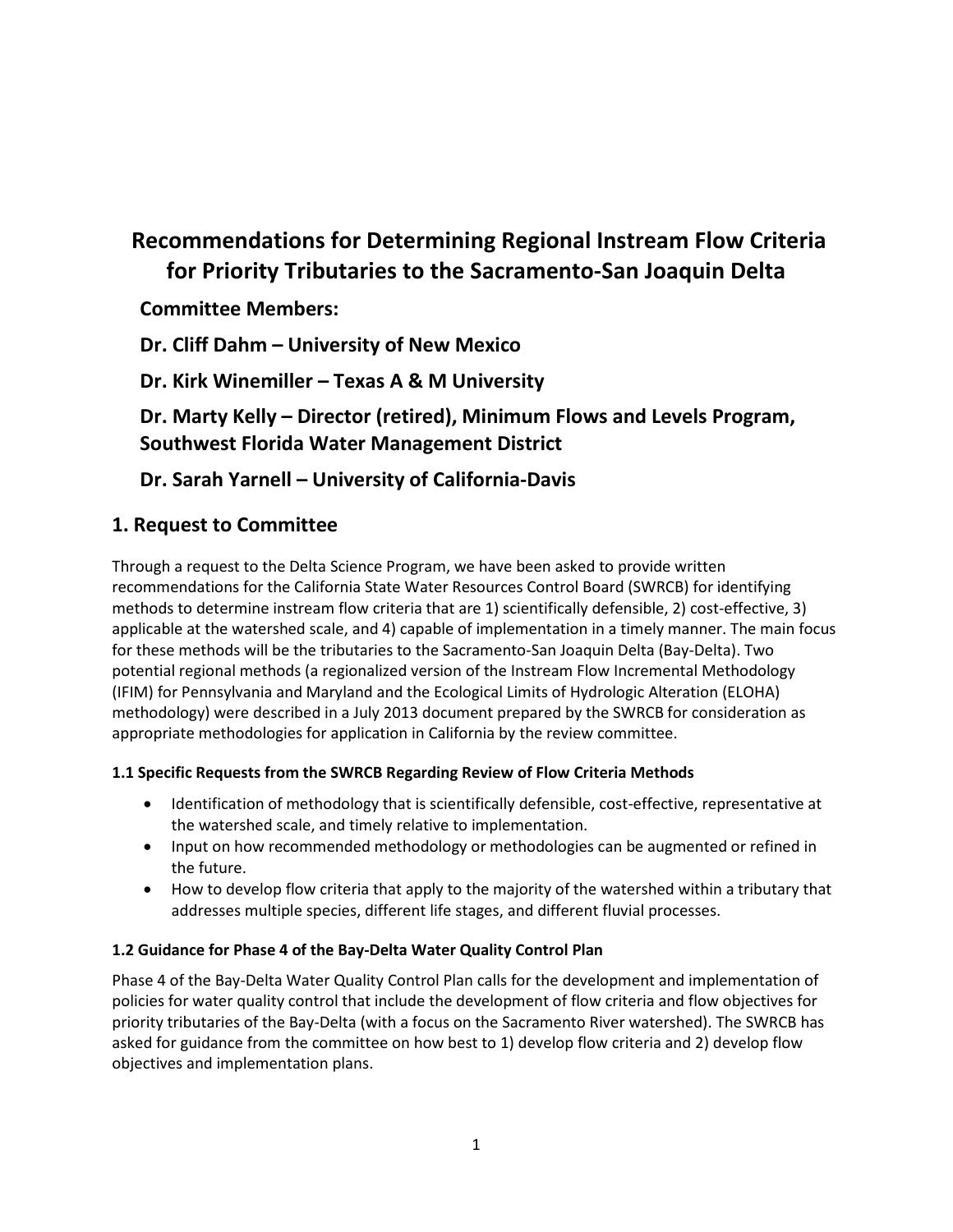The members of the review committee have considerable experience in developing flow criteria and implementing these flow criteria in Florida, Texas, and California. The committee has used three appendices to share some of our experience for determining both local and regional flow criteria in California, Florida, and Texas. The committee sees summarizing key lessons learned elsewhere and referencing the more detailed appendices as a useful way to provide specific guidance to the SWRCB. The committee also has looked at the two regional methods described by SWRCB staff and provided some thoughts on the strengths and weaknesses of these approaches and presented what we see as key steps in successfully developing flow criteria that can be implemented and evaluated for effectiveness.

We have structured the report into four sections. The first section summarizes our charge and the tasks we have been requested to provide. The second section reviews the two regional proposed methodologies that were summarized by staff from the SWRCB. The third section provides recommendations on a hybrid approach to setting flow criteria that draws from the two regional methods that were discussed and incorporates the committee's consensus view on the required steps for developing flow criteria for priority tributaries to the Sacramento-San Joaquin Delta. These steps reflect decades of experience in setting scientifically defensible flow criteria in Florida, Texas, and California. The fourth section provides some conclusions that we hope are helpful for the SWRCB.

# **2. Review of Proposed Methodologies**

The committee appreciates the highlighting of strengths and weaknesses for the two potential regional methods that were made by SWRCB staff in their July 2013 document titled "Potential Methods to Develop Flow Criteria for Priority Tributaries to the Sacramento-San Joaquin Delta." The general thoughts of the committee concerning the strengths, weaknesses, and uncertainties of the two methods (regional IFIM and ELOHA) are bulleted below.

### **2.1 Inputs on the IFIM Regional Habitat Based Method**

Some strengths of the regionalized IFIM method

- The IFIM method can incorporate site specific information using one or many tools (e.g. Physical Habitat Simulation (PHABSIM), Riverine Habitat Simulation (RHABSIM), Critical Riffle Assessment (CRA), Wetted Perimeter Method (WPM), Hydrologic Engineering Center – River Analysis System (HEC-RAS), Sedimentation and River Hydraulics – Two Dimensional (SRH-2D) Model, and FLO-2D); most of these methods focus on characterizing instream habitat as a function of discharge.
- The IFIM framework allows for multiple tools and user inputs to be utilized in determining flow criteria.

### Some weaknesses of the regionalized IFIM method

- The method cannot be applied for systems where there are no data (relies on known conditions); however, this constraint seems unlikely for hydrologic data but more likely for ecologic data for most sites to be assessed in California. The regionalized Pennsylvania and Maryland Method (PMM) requires that site specific assessments are somehow extrapolated to areas with no data or limited data, yet how to carry out this extrapolation is not clear from the materials we reviewed.
- The regional IFIM method typically relies on potentially subjective classification of like stream segments using some type of geomorphic characterization.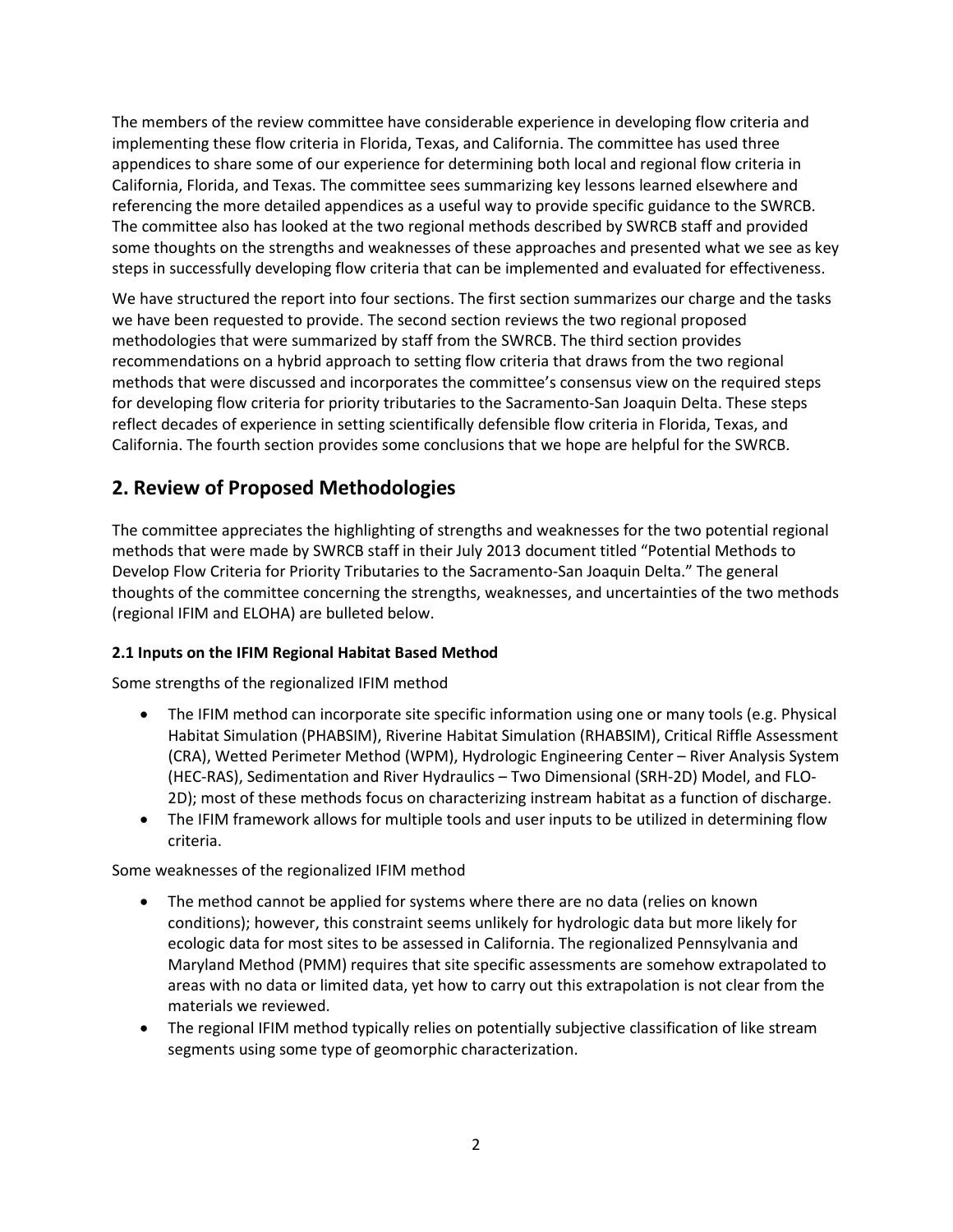- The PMM focuses on species-specific habitat relationships, omitting other important factors such as temperature constraints on fish and invertebrate populations and the role of food webs in producing adequate food resources for higher trophic levels.
- Ecological processes such as primary production, community respiration, decomposition, and nutrient cycling are not addressed.

Some uncertainties of the PMM approach to IFIM

- Relies on static habitat conditions by establishing a reference baseline that may change (e.g. due to climate warming, land use change, floodplain vegetation dynamics, channel avulsion, etc.).
- Invasive species impacts and pressures are not easily addressed within the framework of the regional IFIM.

### **2.2 Inputs on the ELOHA Method**

Some strengths of the ELOHA method

- It is possible to apply this method even if no site specific data exist, although the method does require that data are available from a similar type of stream or river.
- Statistical methods can incorporate variability/range of conditions and degree of hydrologic alterations.
- Natural flow regimes and processes are used as the hydrologic foundation and in developing ecological-flow relationships; the natural flow regime is the baseline against which change is measured.
- The method is watershed-wide in scale and multiple species are incorporated into the assessment.
- Adaptive management is incorporated as a key aspect of the ELOHA methodology.

Some weaknesses of the ELOHA method

- May be harder to incorporate site specific information using existing tools/data (PHABSIM, RHABSIM, CRA, WPM, HEC-RAS, SRH-2D, FLO-2D, etc.); the method prefers establishing ecological relationships rather that habitat based relationships.
- Relies on a potentially subjective classification scheme for like streams (like the regionalized IFIM approach).
- Relies on historic conditions for alteration calculations that may not apply under climate change (warming and/or precipitation changes) or extensive land use alteration (also true for the regionalized IFIM).
- Requires relations between ecology and hydrologic alteration that are sometimes difficult to define and support (e.g. Arthington et al. 2012).

Some uncertainties of the ELOHA method

- Regional conditions may change with climate warming and/or precipitation changes nonstationarity may create new normal condition; statistical relationships will change as climate changes.
- A degree of alteration approach is more appropriate for larger rivers with high land use impacts than smaller rivers/creeks with water quality issues, passage issues, or a few key alterations (e.g. bypass reaches).
- Incorporation of temperature requirements is vague is this done via ecological-flow relationships?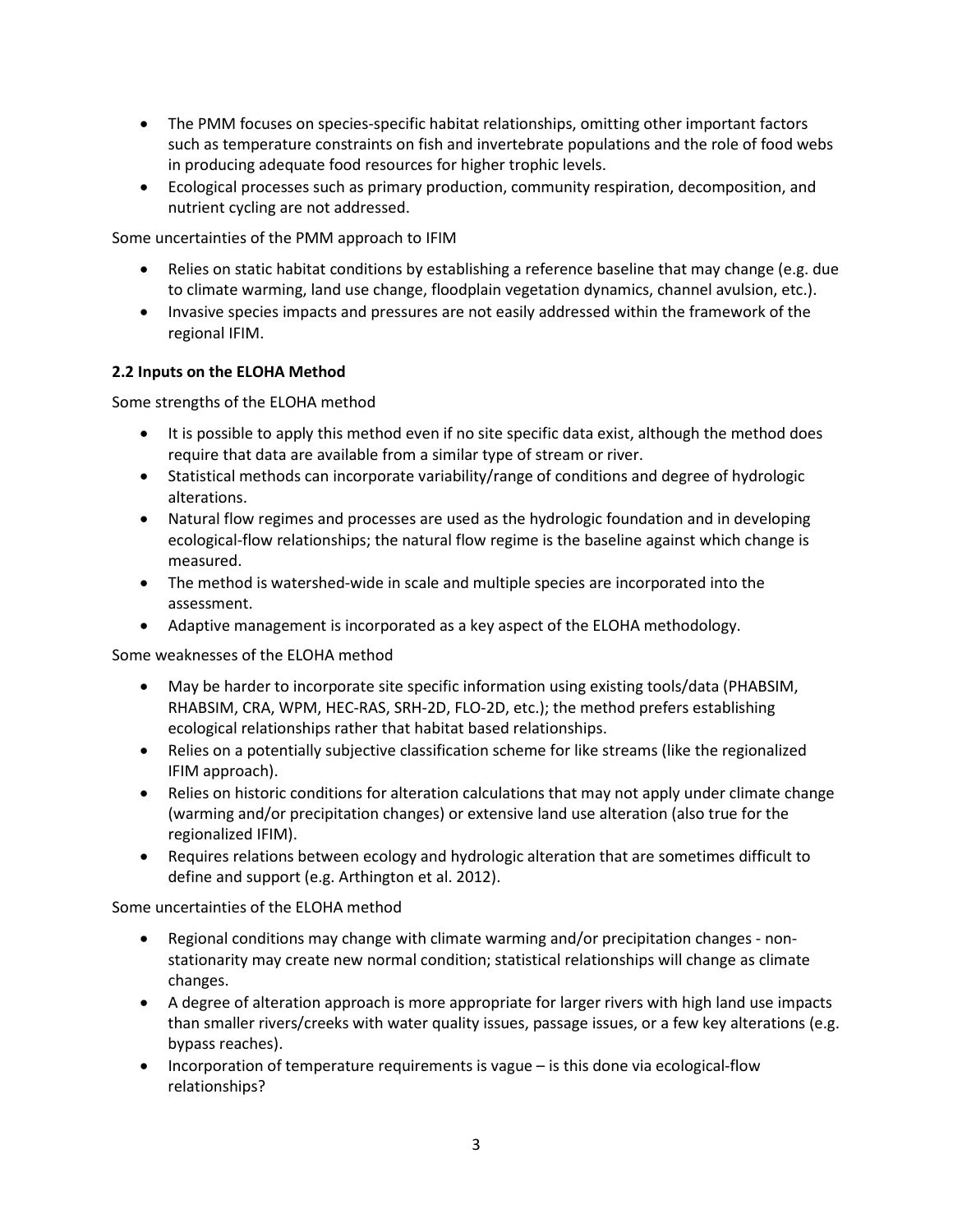• There is less of a track record on which to pass judgment on the efficacy of the ELOHA method – Is the ELOHA method politically defensible?

### **2.3 Comments on the Two Approaches**

We have conceptualized the Regional IFIM Habitat Based Method (PMM) as consisting of these four fundamental steps: Step 1– group streams according to specified characteristics; Step 2– identify important biological resources and fluvial processes through an IFIM framework; Step 3– perform sitespecific, habitat-based studies on a few representative stream segments; Step 4– apply results of studies to entire suite of stream segments. The ELOHA method consists of these five steps: Step 1– build a hydrologic foundation (analysis of hydrology with flow component separation); Step 2– classify (group) rivers according to flow regime and/or geomorphology; Step 3– analyze recent flow alterations relative to historic records; Step 4– define flow alteration–ecological response relationships (a "key element" of ELOHA); Step 5– using results from Step 4, derive recommended flow regimes based on an "informed social process." To suggest or infer that the PMM and ELOHA are fundamentally different frameworks creates in our view a false dichotomy. There are some distinctions that can be made between the two frameworks, but these may be moot in the context that the SRWCB proposes to use them. In short, both approaches are fairly similar in their data needs and analyses.

For example, Step 1 of the PMM and Step 2 of ELOHA are analogous as outlined above. If one is going to extrapolate using site-specific information to areas (stream segments) without site-specific information, it is logical to assume that these extrapolations are most applicable to streams of similar hydrology and/or geomorphology type. To quote Poff et al. (2010), "For each river type there is a range of natural hydrologic variation that regulates characteristic ecological processes and habitat characteristics . . ., and that represent the baseline or reference condition against which ecological responses to alteration are measured across multiple river segments falling along a gradient of hydrologic alteration." While ELOHA clearly states that the natural flow regime is the baseline, it is also implicit in the PMM since in a regionalized approach you must begin with the assumption that habitat availability is similar in similar stream types. This type of analysis can only be done if it is assumed that sites begin with the same baseline flow condition. The IFIM framework is fundamentally a bottom-up approach (adds various flows to a static minimum as needed) versus ELOHA, which is more of a top-down approach (starts with the full natural flow regime and removes flow until there are major ecological consequences). *Both approaches have merit, and we suggest drawing from both in the Phase 4 efforts by staff from the SWRCB.*

The committee also wants to emphasize that there are some added considerations that should be given some attention when developing regional flow criteria for priority tributaries of the Sacramento-San Joaquin Delta.

- 1. The regionalization methodology should take into account hydro-climate drivers like the El Niño Southern Oscillation (ENSO) phenomenon and the Pacific Decadal Oscillation (PDO) that change runoff characteristics on both an annual and decadal time step. There is a strong latitudinal gradient from north to south on the impacts of these climate drivers on precipitation and hydrology that deserve consideration when setting flow criteria (see, for example, Benson et al. 2003, Gutzler et al. 2002, Schonher and Nicholson 1989).
- **2.** There is a need to consider temperature regime, sediment transport and lateral connectivity in whatever methodology is adopted. How best to incorporate these considerations into the ELOHA framework remain to be determined. Reliance on flow alteration statistics alone may or may not address these issues.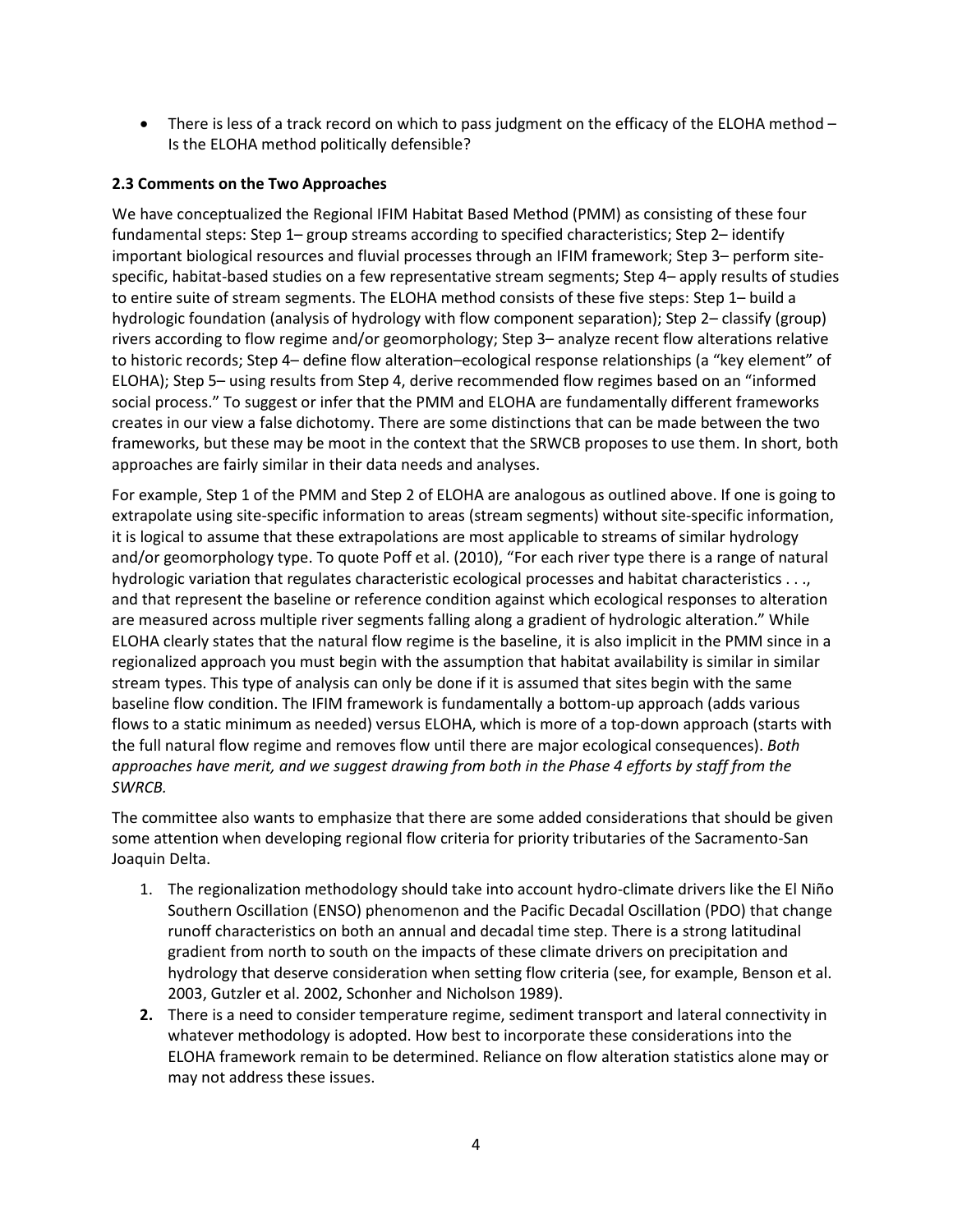**3.** Techniques such as PHABSIM have been successfully applied in hundreds if not thousands of instances and produce quantifiable results that are readily amendable to incremental analysis. The major criticism of PHABSIM is that reductions or increases in habitat (weighted usable area in the case of PHABSIM) do not necessarily equate to changes in fish abundance or biomass. Some effort to link habitat with flow is warranted in the development of these flow criteria.

In summary, the committee sees the best way forward to be the adoption of an approach that draws from the strengths of both the IFIM and ELOHA methodologies acknowledging the climatology, hydrology, and geomorphology of California.

# **3. Recommendations**

The committee recommends a hybrid approach that includes elements of the IFIM and ELOHA methodologies plus successful components from both setting and implementing flow criteria in other locations (e.g. Florida and Texas). Because the regionalized IFIM (PMM) and ELOHA methods have numerous elements or steps in common, the two approaches are not mutually exclusive. A hybrid of both approaches therefore seems most appropriate – start with the ELOHA method and use site-specific information where additional data are available. Existing site-specific data may also be useful for developing more general discharge-ecology relationships (e.g. California examples in Appendix 1). Further insight can be gained by looking to the extensive experience in Florida and Texas where methodologies have been developed with recommendations that have been thoroughly reviewed and challenged, and the subsequent flow criteria have been successfully implemented (Appendices 2 and 3). We therefore envision and discuss below a seven step process that incorporates or merges concepts in both methods considered by the SWRCB, and methods applied in other regions of the US.

Although some may view the ELOHA approach as new, it does build on a considerable amount of work that was done previously, borrowing from approaches and concepts that evolved over time, including those in the IFIM. Perhaps what is most unique about the ELOHA process is the idea that sufficient data gathered on a given type of system can be extrapolated to other similar systems where ecologically based flow criteria is needed. This is a particularly attractive idea because, as Poff et al. (2010) explain, flow regimes are being anthropogenically impacted at a rate faster than ecological flow criteria can be developed using site-specific approaches. While a more regional approach is desired either due to time or resource constraints, it should be acknowledged that a site-specific approach would be more scientifically defensible simply because uncertainties associated with extrapolation would be avoided.

Unlike ELOHA, IFIM (as originally developed) was a site-specific approach, but was adapted in the PMM application so that it could be regionally applied. Extrapolation of site-specific results was accomplished using the same logic as used in ELOHA, that is, sampled streams within a class are expected to have comparable [ecologic] versus discharge relationships (Denslinger et al. 1998).

As described by Poff et al. (2010), regional flow standards are achieved by:

- Building a "hydrologic foundation" of baseline and current hydrographs for stream segments throughout the region
- Classifying stream segments into a few distinctive flow regime types that are anticipated to have different ecological characteristics
- Determining the deviation of current flows from baseline flows
- Developing flow alteration-ecological response relationships for each stream type

It is interesting to note that some of the more critical aspects of the ELOHA framework (i.e., society and policy challenges associated with adopting environmental flow standards) admittedly receive "only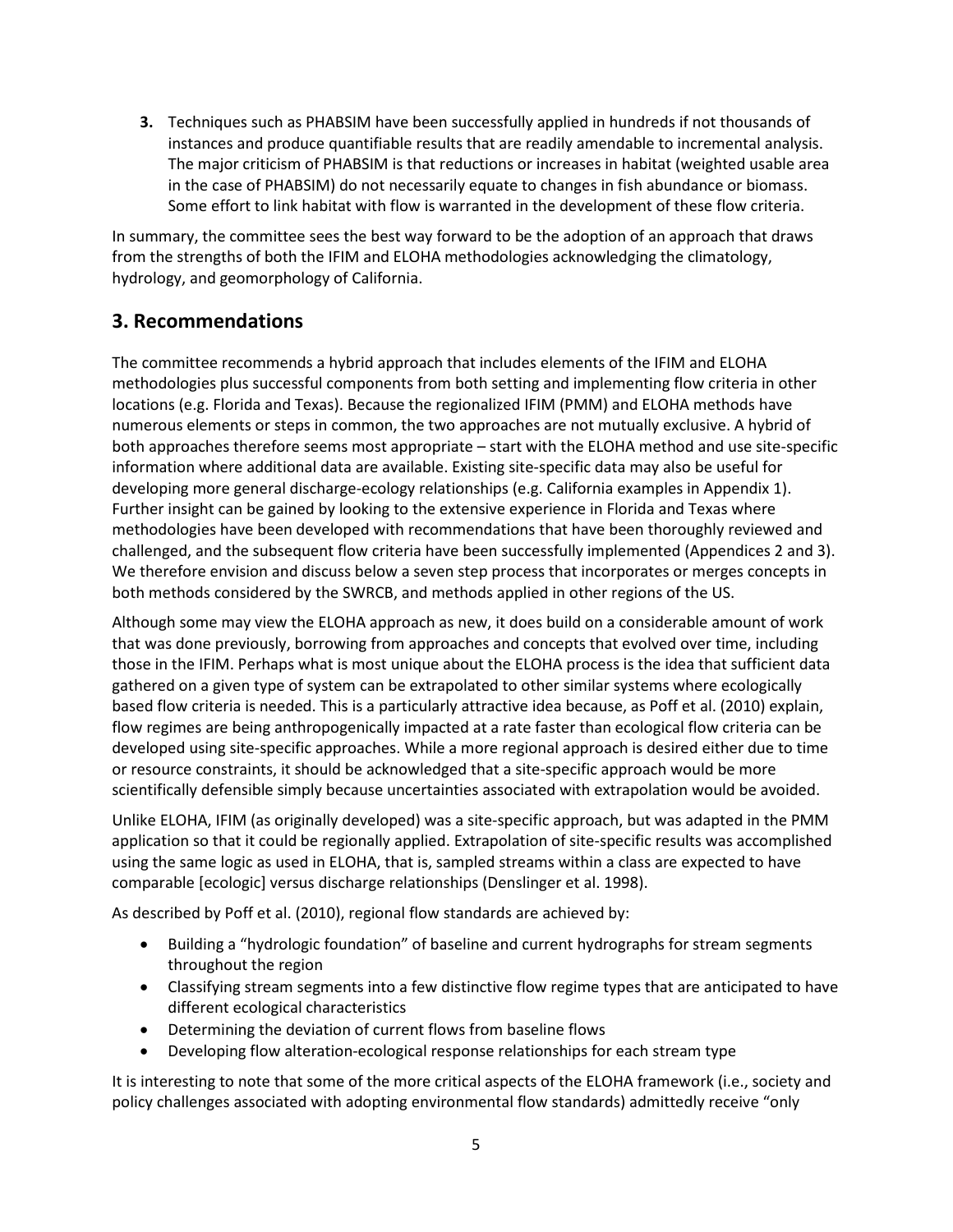cursory treatment" in ELOHA's seminal paper (Poff et al. 2010). Successful implementation of flow standards commonly rests more heavily on these societal challenges than any challenges that are of a more scientific nature.

### **3.1 Recommended Methodology–A Seven Step Approach**

The committee discussed the common steps that have been instrumental in preparing flow criteria for streams and rivers from our collective experiences in three different parts of the United States over the past two decades. More detailed discussion with examples of applications utilizing these steps can be found in the appendices. We see seven steps as critical in determining instream flow criteria that are 1) scientifically defensible, 2) cost-effective, 3) applicable at the watershed scale, and 4) capable of implementation in a timely manner. The steps are:

### **Step 1) Stream segment classification**

While there are a number of classification systems that might be used, the logic behind selection of a given classification system is that the ecology of a stream segment is a direct function of its hydrology. "The flow regime is a primary determinant of the structure and function of aquatic and riparian ecosystems for streams and river" (Poff et al. 2010). Although the PMM was directed specifically at two species of trout, the authors of that report (Denslinger et al. 1998) realized that,"[t]o develop a regional procedure for assessing impacts of withdrawals on any stream in a region, the streams need to be classified according to important characteristics related to fishery habitat. . . . The purpose of the stream classification system was to identify classes of streams that have similar key physical features. Key physical features are those that have a direct influence on physical variables (e.g. depth and velocity) and stream attributes (substrate and cover) used to quantify fish habitat." In short, regionalization of an approach (the ability to extrapolate site-specific ecologic relationships to water bodies without sitespecific information) is accomplished under the assumption that similar hydrology (and geology) results in similar ecology. Both the PMM and ELOHA methods require some form of stream segment classification in order to extrapolate regionally.

In California, two stream classification methods are more commonly used than others. The Montgomery and Buffington (1997) stream classification is well-suited to the montane river regions in the state and is generally favored in academic research studies as it is process-based. The methodology directly relates to the physical processes and characteristics that drive channel form, such as slope, discharge (transport capacity) and sediment supply. So stream alterations that affect these processes (ex: a dam changing flows or blocking sediment) may affect the stream reach-type and subsequently the macrohabitats within the reach. Each reach-type is distinct enough that different sets of habitats typically occur with each reach type. Yet, the reach-type categories are broad enough that most practitioners will categorize stream reaches similarly. The Rosgen (1994) stream classification method is a form-based categorization that is generally favored in consulting studies, such as those completed in FERC relicensing projects. Two levels of classification can be applied; the first is very broad resulting in only a few types in California, while the second is much more detailed requiring some level of training and understanding of the 54 finer-scale categories. Whether or not the form-based categories readily relate to channel processes and potential future changes in channel form is much debated in the literature (e.g. Simon et al. 2007, Roper et al. 2008).

For the purposes of classifying streams in order to apply regional flow criteria, specific characteristics such as watershed size, hydrologic regime, dominant geomorphology and faunal assemblages should be considered. A process-based classification scheme such as Montgomery and Buffington (1997) could be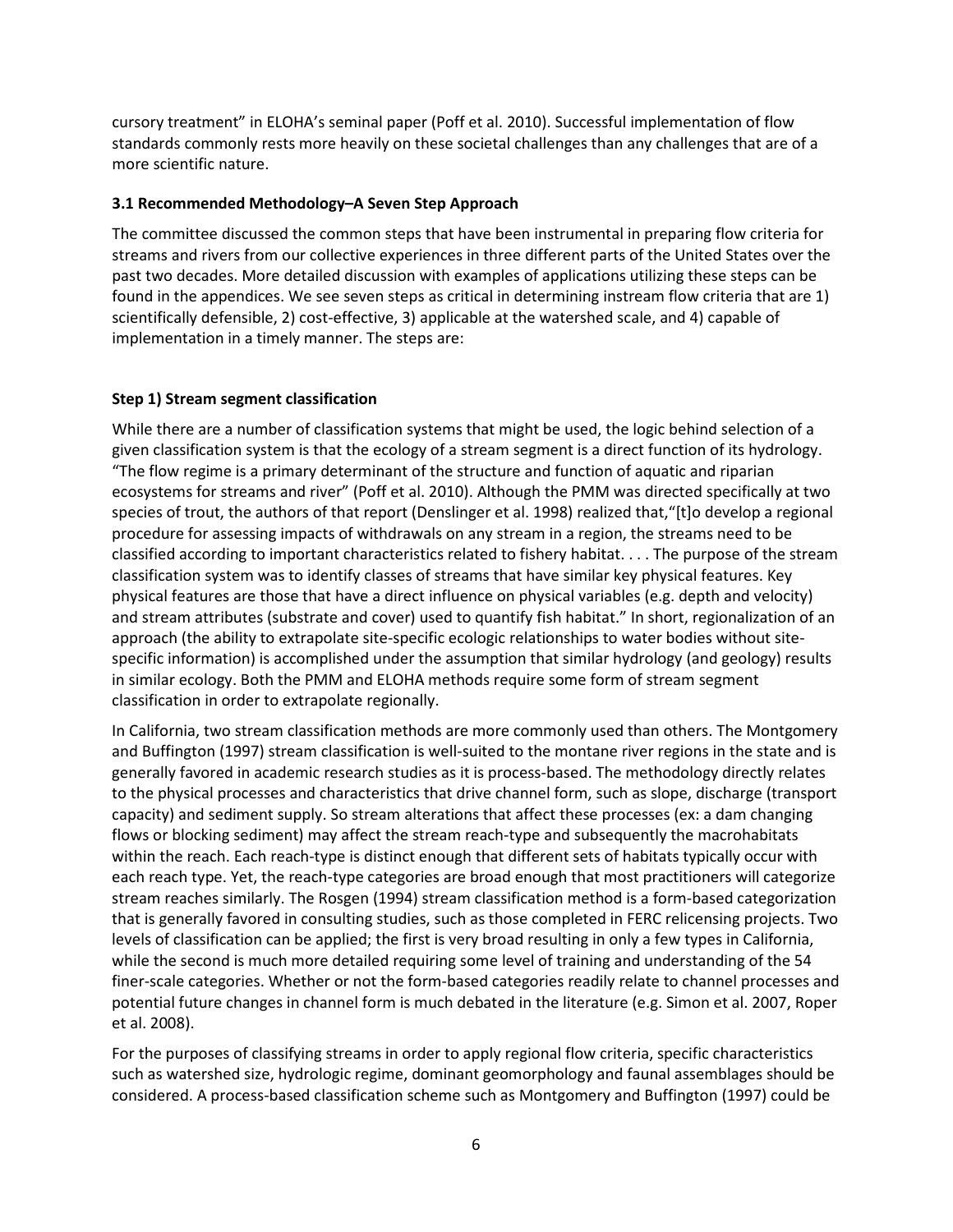useful in categorizing the geomorphic aspects of various river systems and could be easily set within a geographic classification scheme that recognizes primary climatic drivers and coupled with key ecological data such as the presence of desired native species assemblages.

**Step 2) Hydrologic analysis** that includes separation of the hydrology into key flow regime components (blocking) and an analysis of historical changes

The examples provided for California, Texas, and Florida acknowledge that "multiple flow regimes are needed to maintain biotic and abiotic resources within a river system" (Hill et al. 1991). For example, the Southwest Florida Water Management District (SWFWMD) developed an approach that divided the fairly predictable annual flow regime for most streams in southwest Florida into component parts ("blocks") based on an understanding of regional hydrology, and then tailored monitoring (acquisition of site-specific data) so as to protect various ecological components in each of these blocks (see Florida example in Appendix 2). Although a site-specific approach is used by the SWFWMD in developing environmental flow criteria, it is similar to ELOHA in that it is designed to protect a range of flows to address the needs of multiple resources (e.g., fish passage, species specific instream habitats, inundation of woody habitats, and the river-floodplain connection). A major distinction between the PMM method as described by Denslinger et al. (1998) and the ELOHA method is that the later addresses, at least in theory, the complete natural flow regime while the PMM was directed solely at trout habitat. There is no reason, however, why the PMM could not have been tailored to other resources of concern other than trout; this would essentially make the PMM and ELOHA equivalent in most respects.

We advocate the development of flow criteria based on more than the consideration of species specific habitats (such as is done in PHABSIM) so that the full range of flows is considered in some manner. As explained in the ELOHA approach (see Poff et al. 2010, Figure 3 and related text), the shape of the natural hydrograph will to a large extent determine what metrics (i.e., ecology-flow relationships) should be explored. For example, the successful recruitment of native riparian trees for a snowmeltdominated river often depends on seed release being coincident with timing of flows of sufficient magnitude to raft seeds onto suitable riverbank habitat (e.g., cottonwood in western North America). Similarly, Yarnell et al. (2010) developed a conceptual model of the spring snowmelt recession with specific California examples demonstrating that "changes in the shape of the spring snowmelt recession hydrograph can have both direct and indirect effects on aquatic and riparian species." For example, shifts in the timing of the start of the recession coupled with higher rates of change can directly affect cottonwood recruitment or foothill yellow-legged frog egg survival, whereas decreases in flow magnitude could adversely affect the availability of suitable habitat for both species. Consideration of trout habitat or populations, for example, would not necessarily ensure protection of other species or processes. For this reason, we suggest that multiple metrics should be considered as discussed further in Step 3 below.

#### **Step 3) Site-specific field work** that addresses key information gaps

Because a regionalized approach involves sampling presumably fewer sites so that inferences can be made regarding a population of sites, it offers a savings of effort and resources over more traditional site-specific case-by-case studies. However, it should not be assumed that one can simply take whatever site specific information exists in whatever format, run it through a statistical blender, and hope to end up with something that is not so homogenized that it is useful. A thorough analysis of what data exists and what information gaps remain is needed to ensure that any additional data collection ultimately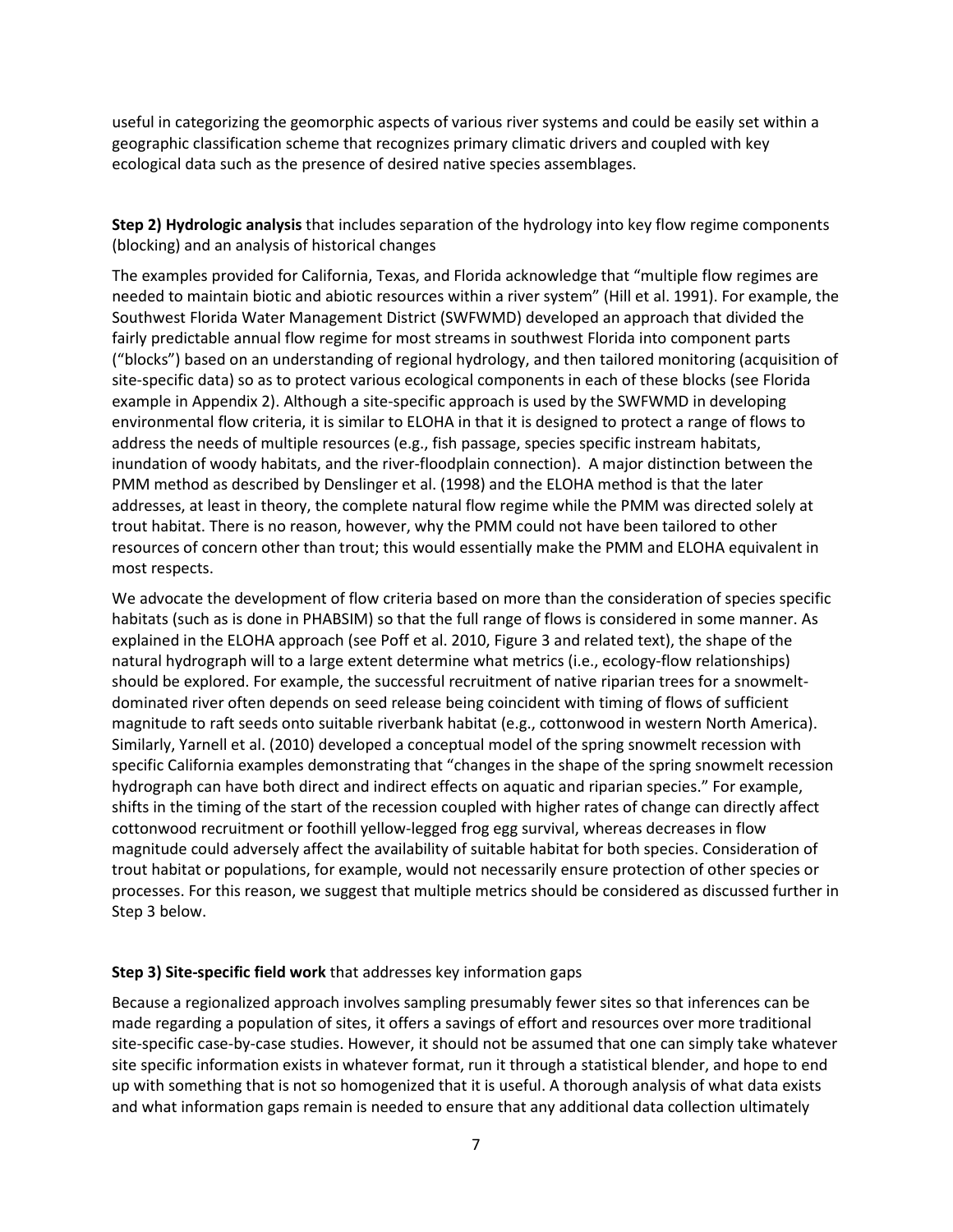results in better understanding of the relationships between ecological aspects and the hydrologic regime.

The SWRCB recognizes that there are not available resources and time to conduct the needed sitespecific studies without a regional approach. However, as demonstrated in the PMM document, considerable site-specific information was needed to apply their regional approach to a rather restricted set of streams. These constraints would also be true for ELOHA; some site specific data must be acquired, and the amount and extent is determined by the resources to be protected (i.e., ecological indicators to be used in developing flow alteration-ecological response relationships). In order to maximize limited resources, field efforts should be targeted toward representative species assemblages and processes considered most important in the overall context of the region. Existing studies may provide data for certain aspects, such as instream habitat requirements of notable fish species, but additional data collection on ecological process (e.g. floodplain connectivity, benthic productivity or native assemblages) will likely be needed.

Under an "economy of scale" approach, co-locating new ecological study sites with existing sites from IFIM studies could further maximize resources and allow for more thorough analysis of habitat-flowecology relationships. For example, field crews at SWFWMD made multiple measurements at co-located sites. Wetted perimeter and fish passage depth measurements were made at riffle sites concurrent with elevation measurements needed for PHABSIM. The survey data were then not only used in PHABSIM, but in subsequent HEC-RAS modeling used to assess fish passage, over-bank flows, and inundation of woody habitats. While this required greater effort at a particular field site, overall costs were optimized to the extent possible.

As reported by the SWRCB in their methodology assessment, "there are many site-specific IFIM studies being conducted in Bay-Delta tributary watersheds by various groups." However, the majority of these studies focus on the instream habitat needs of specific fish species, rather than broader ecological relationships. Poff et al. (2010) specifically acknowledge that "applications of habitat-based methods like the wetted perimeter approach (PHABSIM or MesoHABSIM) could provide habitat information used in the ELOHA framework." However, it is likely that some additional data will need to be collected on not only multiple aspects of the flow regime, but multiple species and assemblages as well.

Denslinger et al. (1998) explicitly state that the main purpose of their PMM studies was to develop instream flow protection standards to protect trout populations from the effect of withdrawals. While they also acknowledged that there were other priority issues that should be addressed, they restricted the application of their approach to only a sub-set of stream segments and a sub-set of possible flow regimes (i.e., the regime that would protect trout habitat as assessed by PHABSIM using locally derived habitat suitability curves (HSC)).

The committee does not generally endorse a method that targets only a few particular species as was done in the PMM. Such an approach would not address the full range of flows necessary to maintain multiple ecological processes inherent in the natural flow regime (Poff et al. 1997). In our view, an approach that does not address the entire flow regime should only be applied if the stream or river system is considered altered beyond repair, and the objective becomes maintenance or recovery of certain target species or processes.

**Step 4) Extrapolation** of findings/understanding of processes and relationships from one site to other sites.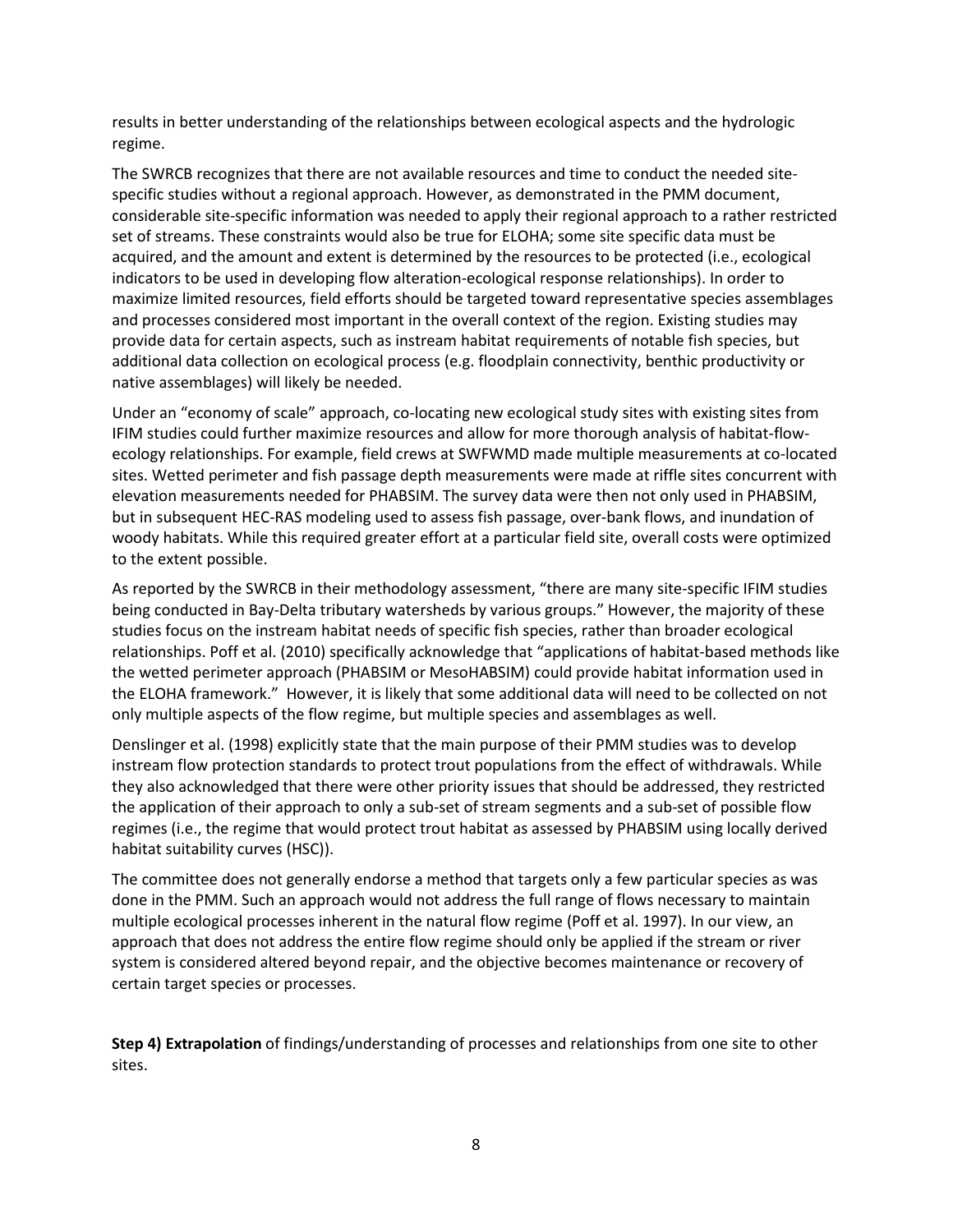This is the essence of making a regional assessment of setting flow criteria work effectively. The PMM was relatively successful in developing a regional approach primarily because they used: 1) a quantifiable metric for extrapolation (fish habitat), 2) a classification system that involved consideration of hydrology and geomorphology, and 3) a considerable amount of site-specific information. The major short-coming of the approach, however, was that it did not address the complete flow regime or the hydrogeomorphic processes that sustain ecological functions. In contrast, the ELOHA approach "was explicitly designed to address the issues that have prevented other methods from being applied widely" (Richter et al. 2011), and specifically focuses on flow-ecology relationships. In their application of the ELOHA method, Arthington et al. (2012) found that hydrologic metrics alone explained relatively little variation in assemblage structure for riparian and aquatic vegetation and fish. Without consideration of the geomorphic setting and processes inherent to river systems, an understanding of the flow effects on ecology is limited. We suggest that the key to extrapolation across the region is to focus on key hydrologic components that drive geomorphic and ecologic processes in river systems. Specific to California's hydroclimatic conditions, these include (at a minimum) peak and overbank flood flows that scour and move sediment, spring recession flows that provide key ecological cues for native species, summer baseflows that sustain aquatic habitat through the dry season, and first flush event after the extended dry season that mobilizes nutrients and turbidity.

Each of the primary flow components can be quantified in a manner that allows for extrapolation across systems. For example, Oregon (due to passage of House Bill 3369 in 2009) developed a white paper (Norris 2010) outlining how they might address channel maintenance and ecological low flows in a regional manner. A major part of their process involved the application of the "Oregon Method" (very similar to PHABSIM) used to assess the amount of fish habitat for spawning, migration, and rearing available under different flow rates. Norris (2010) also referenced work completed in Oregon to address channel/habitat maintenance flows with specific guidance provided by Robison (2007). This guidance is similar to that developed by the California SWRCB for northern California coastal streams (i.e., North Coast Instream Flow Policy, SWRCB 2013), which focused on providing 2-year exceedance flows. Similar calculations of flood exceedance could be used to address larger peak flow events such as the 5 or 10 year flood that inundate floodplains and reset ecological processes. However, the Oregon methodology did not consider "biological triggering flows" that stimulate and facilitate important life stage behavior such as migration or spawning for target species. Although some criticized the use of the word "triggering" (see peer review comments in Norris 2010), the white paper clearly established the need to protect "the range of flows that create or maintain key ecosystem functions and habitat features" with the explicit recognition that "[a]n adequately protected ecological flow regime includes baseflows as well as a variety of elevated flows that provide habitat maintenance and other ecosystem functions." Consistent with the idea of "biological triggering flows", several examples of flow "cues" are provided in the California examples in Appendix 1. Spring recession flows can be quantified in a manner that allows for extrapolation by focusing on ramping rates (Yarnell et al. 2013), while floodplain inundation can be quantified by assessing flood recurrence intervals in relation to channel geomorphology. We suggest that these ecologically important flows could be addressed in a regional approach by focusing on quantifiable metrics related to river processes rather than specific flow magnitudes or values that may not translate across systems.

Finally, the committee suggests that extrapolating processes rather than specific numbers (target flows, inundation depths, peak magnitude flows, etc.) is more likely to be successful when generalizing flow/ecology relationships at regional scales. For example, ensuring that a peak magnitude flow that causes scour on the floodplain happens every 5-10 years, rather than flows of some specific value occurring every five years, extrapolates the process rather than specific flows. Similarly, spring recessions declining at a rate of less than 10% per day on ensures a suitable duration of slow decline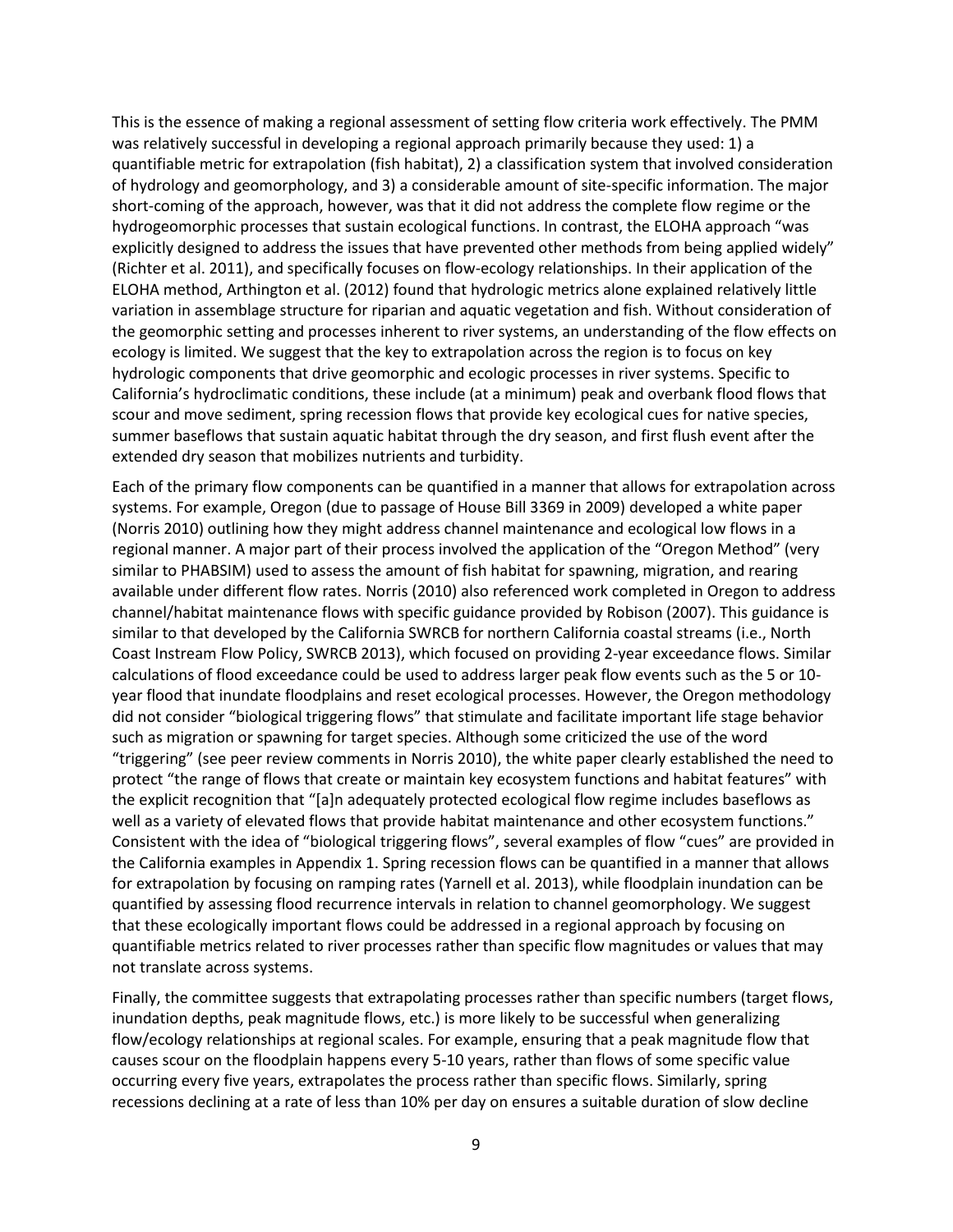regardless of the starting magnitude of flow or the size of the stream. . Setting flow criteria that extrapolate key processes are preferred over exporting specific values from one ecosystem to another.

**Step 5) Production of an environmental flow regime** that meets the needs of multiple ecosystem components (e.g. species) and processes (e.g. sediment dynamics that influence geomorphology, habitat connectivity, and production dynamics).

The formation of a regional flow regime is where the ELOHA method differs conceptually from the PMM method. While the PMM methodology as applied in Pennsylvania and Maryland could have incorporated analyses to address multiple ecosystem components, the method explicitly limited its scope to evaluating habitat for two species of trout. Conceptually, however, the IFIM approach could be expanded to address multiple ecosystem components, including species other than fish and key ecosystem processes such as primary and secondary production, nutrient cycling, and decomposition. The resources of primary concern and their responses to altered flow regimes within a reach or catchment should be targeted for assessment.

Steps 1-4 produce the information base upon which to propose recommended environmental flow regimes that best meet the needs of critical species and crucial physical, chemical, and hydrological processes. Breaking the annual hydrograph into distinct blocks with different flow characteristics allows the life history of species of concern to be better addressed throughout the annual hydrograph. Defined attributes of the blocks that influence key physical and chemical processes of the stream or river ecosystem also can be evaluated. The recommended flow regime goes beyond just the magnitude of flow to consideration of the timing of different flows, the frequency of flow types, the duration of characteristic flows, and the rate of change for both increasing and decreasing flows. Effective and scientifically informed completion of the first four steps lays the foundation for producing flow criteria throughout the annual hydrograph that are protective of floodplain species and key stream and river processes.

**Step 6) Interaction between scientists and stakeholders** so there is buy-in for actions and outcomes proposed for adoption.

Ideally, stakeholder involvement is ongoing from the earliest stages of selecting the appropriate stream classification system, to selection of resources of concern for which to develop data for regionalization, and finally when making judgments regarding acceptable risks and trade-offs. However, it is essential that all stakeholders are involved in the final discussion and selection of an environmental flow regime so that there is support and consensus regarding subsequent management and monitoring. For example, in the FERC relicensing process, all stakeholders have the opportunity to participate in and contribute to the process of determining managed flow regimes below dams. While some resource agencies (e.g. US Forest Service or US Fish and Wildlife) may wield greater influence as they are signatories on the license, all parties including public participants may provide input to the negotiated outcomes. In some cases, this has led to non-traditional agreements that include allocations of water for recreational uses alongside ecological and hydropower needs (e.g. see Appendix 1C). Following the issuance of the license, many hydropower projects in California have furthered stakeholder involvement by creating a formal group (termed Ecological Resources Committee, Natural Resource Group, etc.) that continues to evaluate the impacts and effects of newly instituted flow regimes (e.g. see Appendix 1C). Not only do these groups create a formal process for adaptive management, but they provide a means for continuing dialogue and involvement of all stakeholders. The SWRCB has considerable experience engaging scientists and stakeholders in decision-making efforts. The committee too has had much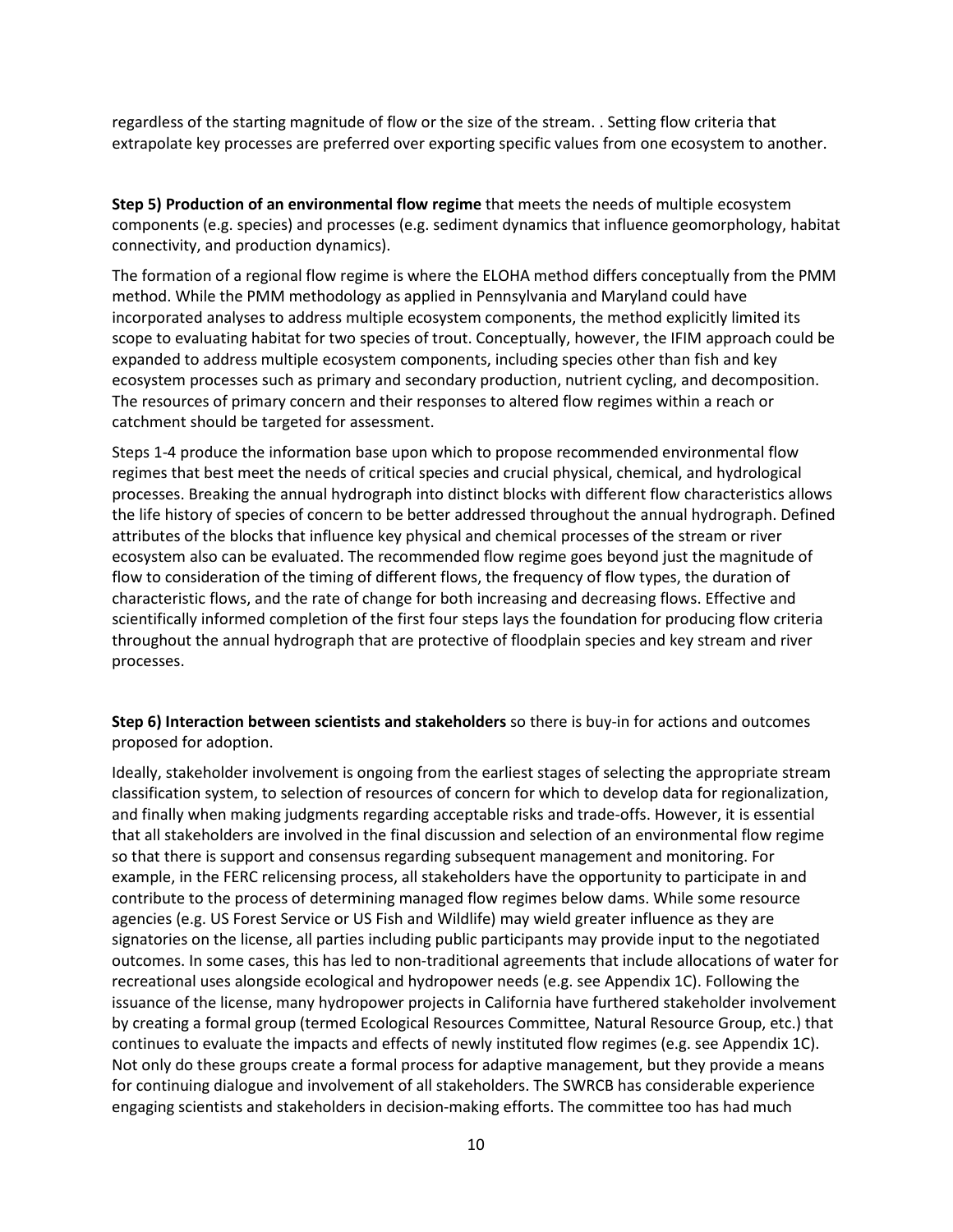experience working with stakeholders and scientists, and we simply wish to reiterate the high degree of importance that this step has in successfully developing and implementing flow criteria (e.g. Pahl-Wostl et al. 2013).

**Step 7) An adaptive management protocol** with robust implementation measurements to support the decision-making process for evaluating implemented flow criteria.

Much has been written about adaptive management. The use of adaptive management is now required by the Delta Reform Act of 2009 in California, and the Delta Plan of 2013 presents an appendix to the plan (appendix C -

[http://deltacouncil.ca.gov/sites/default/files/documents/files/AppC\\_Adaptive%20Management\\_2013.p](http://deltacouncil.ca.gov/sites/default/files/documents/files/AppC_Adaptive%20Management_2013.pdf) [df\)](http://deltacouncil.ca.gov/sites/default/files/documents/files/AppC_Adaptive%20Management_2013.pdf) that lays out protocols for carrying out effective adaptive management. Adaptive management is defined by California law as "a framework and flexible decision making process for ongoing knowledge acquisition, monitoring, and evaluation leading to continuous improvements in management planning and implementation of a project to achieve specified objectives." Adaptive management provides flexibility and feedback to the management of natural resources in the face of considerable uncertainty. The Delta Reform Act also calls for "a science-based, transparent, and formal adaptive management strategy for ongoing ecosystem restoration and water management decisions." The Delta Plan puts forth a three-phase ("Plan", "Do", and "Evaluate and Respond") and nine-step adaptive management approach. Intended outcomes of this approach include broader and more consistent use of adaptive management, the application and development of best scientific information, and an increased likelihood of success for water and environmental decision-making under conditions of uncertainty. Because this adaptive management protocol has been developed by the Delta Science Program and approved by the Delta Stewardship Council, the committee recommends the use of this protocol by the SWRCB as they set flow criteria for priority tributaries to the Sacrament-San Joaquin Delta.

## **4. Conclusions**

The SWRCB requested written recommendations that identify a method or methods to determine instream flow criteria that are scientifically defensible, cost-effective, applicable at the catchment scale, and can be implemented in a timely manner. This effort is in support of Phase 4 of the SWRCB's process for updating and developing flow objectives for priority tributaries of the California Delta as recommended in the final Delta Plan that was adopted by the Delta Stewardship Council on May 16, 2013. Objectives of Phase 4 include development of non-binding flow criteria, development of flow objectives and implementation plans, and the development of policies that incorporate flow objectives, methods for adaptive management, and implementation plans. Two regional flow criteria methods were researched and presented for review by SWRCB staff. These methods are a regionalized IFIM used in Pennsylvania and Maryland and the more recently developed ELOHA method currently being tested and applied at various locations worldwide. The committee has reviewed these two methods and made recommendations for setting flow criteria based on extensive experience in developing and implementing flow criteria in Florida, Texas, and California.

The committee does not advocate an either/or decision between the IFIM and ELOHA methods. Both methods have strengths and weaknesses, and all methods have known uncertainties. Instead, we advocate a hybrid approach with flexibility to utilize the best scientific information for various river segments and catchments being assessed. We do advocate that specific steps be employed as flow criteria are developed for the priority tributaries to the Sacramento-San Joaquin Delta. The first three necessary steps include 1) stream and river classification based on geomorphic, hydrologic, geographic,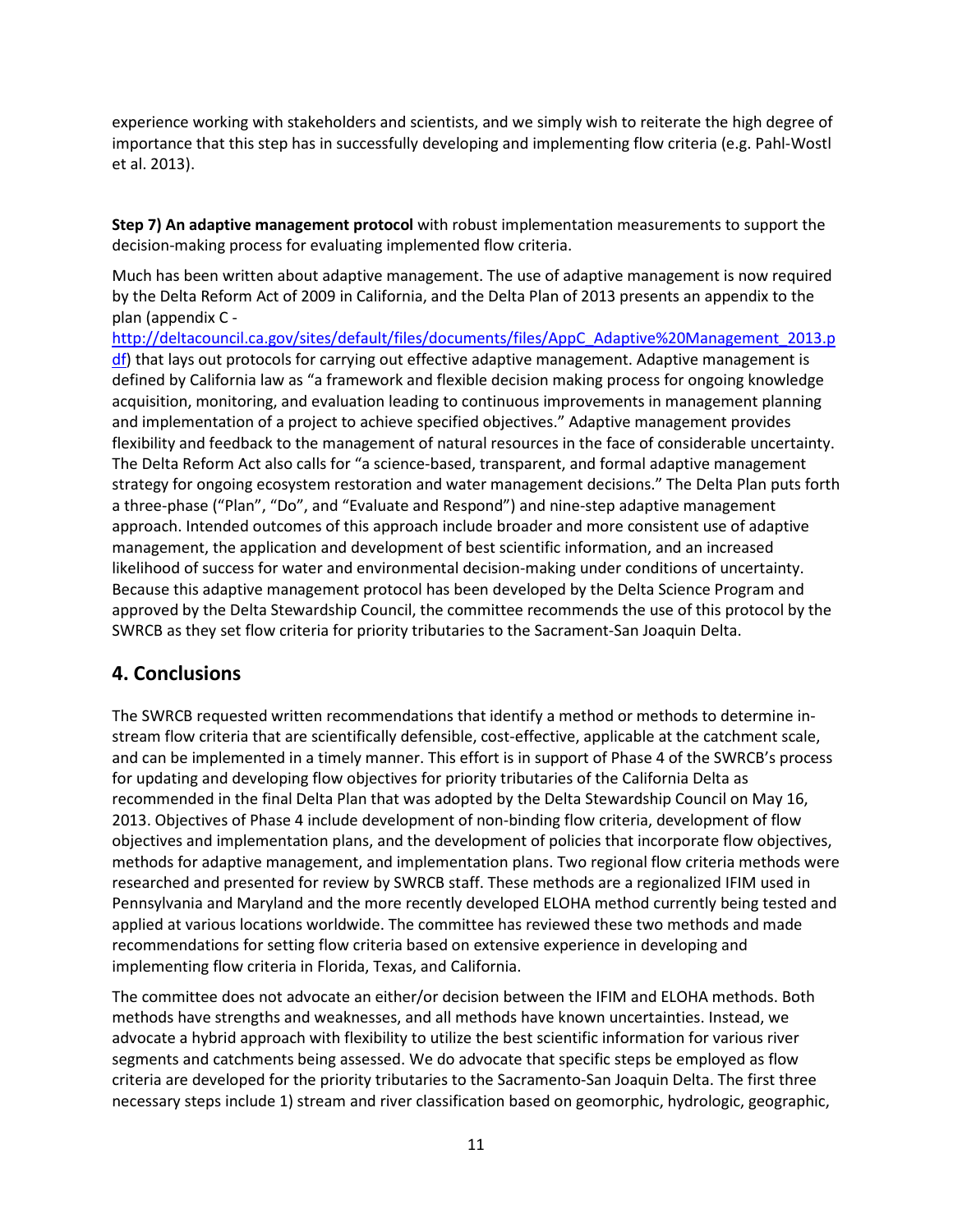and/or faunal characteristics, 2) hydrologic analyses that separate the hydrograph into flow regimes (blocks) and examine historical changes, and 3) assessment of whether any site-specific field work is required in the catchment or river reach to address specific information gaps. Four additional steps are delineated as follows 4) extrapolation of understanding of flow-ecology relationships from other sites to the study catchment or segment, 5) production of an environmental flow regime that meets the needs of species and ecosystem processes in the system, 6) assuring clear and transparent dialogue and interaction between scientists and stakeholders, and 7) designing an effective adaptive management protocol with robust implementation measurements to support the decision-making process. There are examples where these seven steps have been successfully applied, and the appendices to this report provide personal experiences from the committee in setting and implementing flow criteria in Florida, Texas, and California. We hope this information will be useful in determining flow criteria for priority tributaries of the Sacramento-San Joaquin Delta that are scientifically defensible, cost-effective, applicable at the catchment scale, and can be implemented in a timely manner.

### **5. References**

- Arthington, A.H., S.J. Mackay, C.S. James, R.J. Rolls, D. Sternberg, A. Barnes, and S.J. Capon. 2012. Ecological limits of hydrologic alteration: a test of the ELOHA framework in south-east Queensland. Waterlines Report Series No 75, 176 pp. http://nwc.gov.au/ data/assets/pdf file/0015/21723/Waterlines-75-Ecological-limits-of[hydrologic-alteration.pdf](http://nwc.gov.au/__data/assets/pdf_file/0015/21723/Waterlines-75-Ecological-limits-of-hydrologic-alteration.pdf)
- Benson, L., B. Linsley, J. Smoot, S. Mensing, S. Lund, S. Stine, and A. Sarna-Wojcicki. 2003. Influence of the Pacific Decadal Oscillation on the climate of the Sierra Nevada, California and Nevada. Quaternary Research 59: 1451-1459.
- Denslinger, T.L., W.A. Gast, J.J Hauenstein, D.W. Heicher, J. Henriksen, D.R. Jackson, G.J. Lazorchick, J.E. McSparran, T.W. Stoe, and L. Young. 1998. Instream flow studies: Pennsylvania and Maryland. Susquehanna River Basin Commission, Harrisburg, Pennsylvania. 308 pp.
- Gutzler, D.S., D.M. Kann, and C. Thornbrugh. 2002. Modulation of ENSO-based long-lead outlooks of Southwestern U.S. winter precipitation by the Pacific Decadal Oscillation. Weather and Forecasting 17: 1163-1172.
- Hill, M.T., W.S. Platts, and R.L. Beschta. 1991. Ecological and geological concepts for instream and outof-channel flow requirements. Rivers 2(3): 198-210.
- Montgomery, D.R., and J.M. Buffington. 1997. Channel-reach morphology in mountain drainage basins. Geological Society of America Bulletin 109: 596-611.
- Norris, B.F. (editor). 2010. White Paper: Peak and Ecological Flow; a Scientific Framework for Implementing Oregon HB 3360. Peak and Ecological Flow Technical Advisory Committee. Oregon Water Resources Department. 91 pp. www.**oregon**[.gov/owrd/docs/EFTAG\\_Final.pdf](http://www.oregon.gov/owrd/docs/EFTAG_%E2%80%8BFinal.pdf)
- Pahl-Wostl, C., A. Arthington, J. Bogardi, S.E. Bunn, H. Hoff, L. Lebel, E. Nikitina, M. Palmer, L.N. Poff, K. Richards, M. Schlüter, R. Schulze, A. St-Hilaire, R. Tharme, K. Tockner, and D. Tsegai. 2013. Environmental flows and water governance: managing sustainable water use. Current Opinion in Environmental Sustainability 5: 1-11.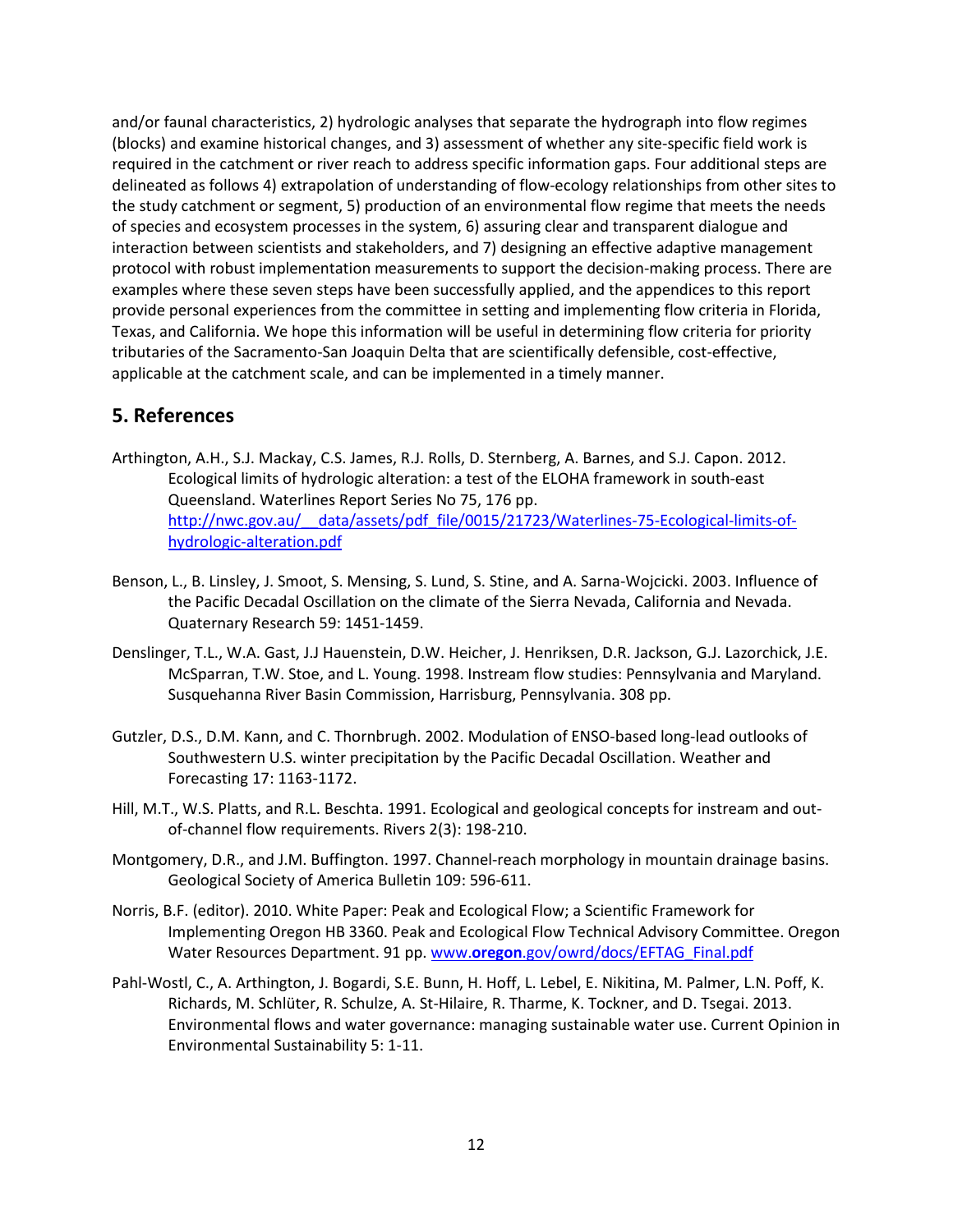- Poff, N.L., J.D. Allan, M.B. Bain, J.R. Karr, K.L. Prestegaard, B.D. Richter, R.E. Sparks, and J.C. Stromberg. 1997. The natural flow regime: a paradigm for river conservation and restoration. BioScience 47: 769–784.
- Poff, N.L., B.D. Richter, A.H. Arthington, S.E. Bunn, R.J. Naiman, E. Kendy, M. Acreman, C. Apse, B.P. Bledsoe, M. Freeman, J. Henriksen, R.B. Jacobson, J. Kennen, D.M. Merritt, J. O'Keeffe, J.D. Olden, K. Rogers, R.E. Tharme and A. Warner. 2010. The ecological limits of hydrologic alteration (ELOHA): a new framework for developing regional environmental flow standards. Freshwater Biology 55: 147-170.
- Richter, B.D., M.M. Davis, C. Apse and C. Konrad. 2011. A presumptive standard for environmental flow protection. River Research and Applications. (wileyonlinelibrary.com) DOI: 10.1002/rra.1511.
- Robison, E. 2007. Calculating Channel maintenance/elevated Instream Flows when evaluating Water Right Applications for out of stream and storage water rights. Water Quantity and Quality Section. Oregon Department of Fish and Wildlife. Salem, Oregon. 36 pp. [http://www.dfw.state.or.us/fish/water/docs/ODFW\\_Guidance\\_on\\_Allocating\\_Peak\\_Flows.pdf](http://www.dfw.state.or.us/fish/water/docs/ODFW_Guidance_on_Allocating_Peak_Flows.pdf)
- Roper, B.B., J.M. Buffington, E. Archer, C. Moyer, and M. Ward. 2008. The role of observer variation in determining Rosgen stream types in northeastern Oregon mountain streams. Journal of the American Water Resources Association 44(2): 417–427.
- Rosgen, D.L. 1994. A classification of natural rivers. Catena 22: 169-199.
- Schonher, T., and S.E. Nicholson. 1989. The relationship between California rainfall and ENSO events. Journal of Climate 2: 1258-1269.
- Simon, A., M. Doyle, M. Kondolf, F.D. Shields Jr., B. Rhoads, and M. McPhillips. 2007. Critical Evaluation of How the Rosgen Classification and Associated "Natural Channel Design" Methods Fail to Integrate and Quantify Fluvial Processes and Channel Response. Journal of the American Water Resources Association 43(5):1117–1131.
- SWRCB. 2013. October 4, 2013 Draft. Policy for maintaining instream flows in Northern California Coastal Streams. State Water Resources Control Board. California Environmental Protection Agency. 34 pp. + appendices.
- Yarnell, S.M, R.A. Peek, D.E. Rheinheimer, A.J. Lind, and J.H. Viers. 2013. Management of the Spring Snowmelt Recession: An Integrated Analysis of Empirical, Hydrodynamic, and Hydropower Modeling Applications. Final Report. California Energy Commission. Publication number: CEC-500-2013-TBD.
- Yarnell, S.M., J.H. Viers and J.F. Mount. 2010. Ecology and management of the spring snowmelt recession. BioScience 60: 114–127.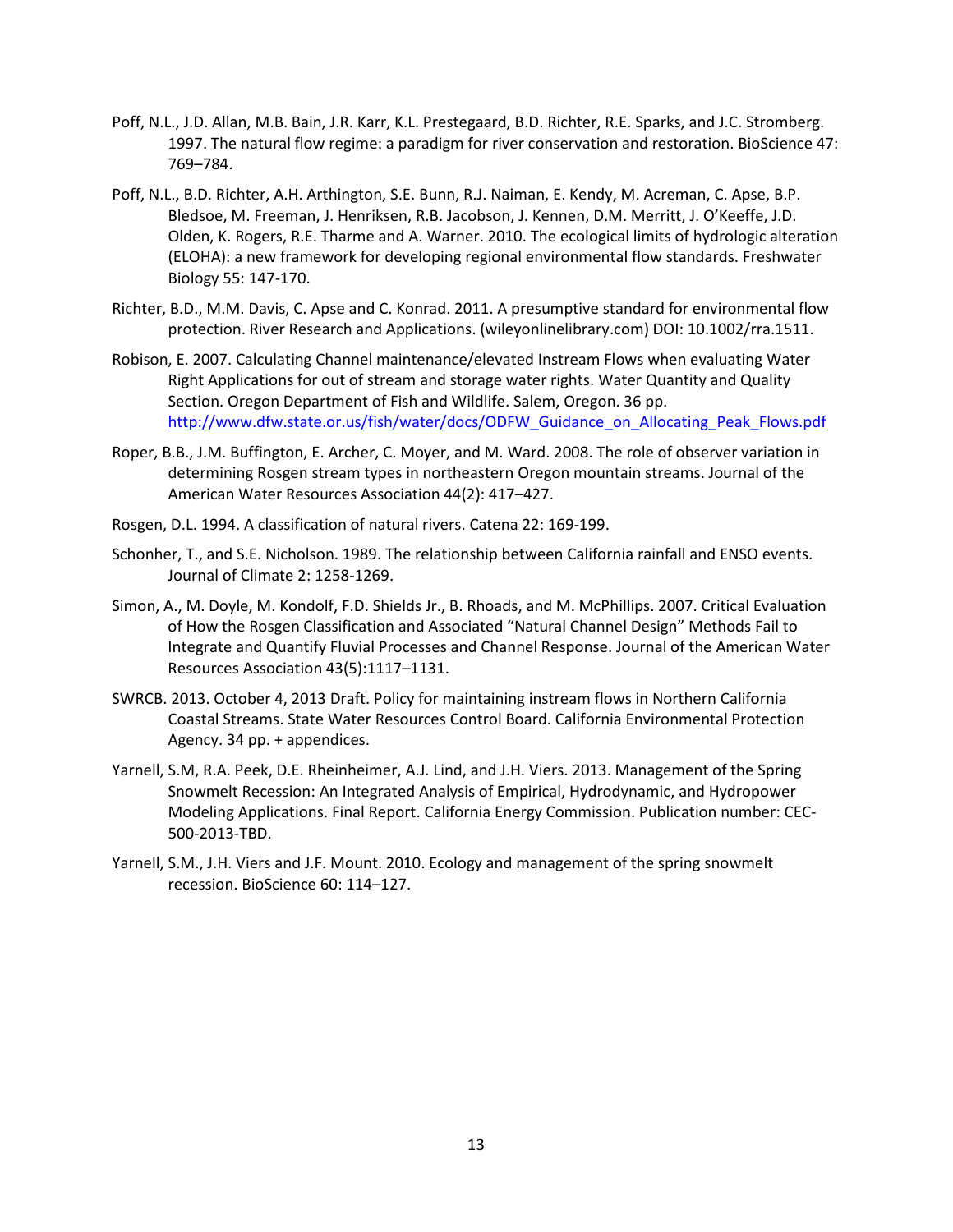# **Appendix 1: Setting Flow Requirements - Examples from California**

### **A. Restoration of the Spring Snowmelt Recession**

As flow management in regulated rivers moves towards a more comprehensive perspective that places increasing value on environmental flows and maintenance of biodiversity alongside municipal uses such as water supply and hydropower, questions arise as to how best achieve a balance between a more natural flow regime and necessary alterations in flow for water storage or delivery. A return to a full natural flow regime is not possible in most regulated systems, but restoration of certain key aspects of the natural flow regime that provides critical ecological benefits is not only possible but necessary if native species are to persist.

In the Mediterranean climate of California—characterized by dry, hot summers and wet, cool winters winter floods provide an extreme contrast to summer drought. Native aquatic species necessarily have evolved adaptations to survive these harsh extremes, with many relying on the singular annual event of the spring snowmelt recession as a predictable reprieve. With gradually declining flows and a low frequency of pulses, the spring recession provides a stable transition from high abiotic pressures (e.g., scour, turbidity) during winter high flows to high biotic pressures (e.g., competition, predation) during late-summer and fall low flows (Yarnell et al. 2010). During the spring recession, predictable flow conditions coincide with high resource availability, resulting in high reproductive success, growth rates, and survivorship for species adapted to this seasonal flow regime. In regulated river systems where the spring snowmelt recession is often captured behind dams or diverted for hydropower, restoration of a more natural spring flow regime can provide distinct ecological benefits, such as breeding and migration cues, increased habitat availability, and greater hydraulic habitat diversity.

One example of a species that is directly affected by changes to the spring snowmelt recession is the foothill yellow-legged frog (*Rana boylii*), a river-breeding amphibian native to mid-elevation streams in California and southern Oregon that is designated a California Species of Special Concern due to declining populations. Individuals breed annually in early spring following the start of the spring snowmelt recession, timing their reproduction so as to minimize the risk of egg scour caused by unpredictable late-spring storms, and to maximize growth during summer low flows. Frogs lay egg masses on open, newly scoured cobble bars, where the eggs must remain submerged for up to two weeks until tadpoles hatch. After hatching, tadpoles graze in shallow, warm, near-shore environments throughout the summer until metamorphosis occurs in fall. Although they are well adapted to the natural seasonal cycle of flow in Mediterranean climates, egg masses are still vulnerable to scour from late-season storms and to desiccation from rapid decreases in spring flow, whereas tadpoles are susceptible to scour from rapid changes in flow during the summer (Kupferberg et al. 2009; Yarnell et al. 2012). As a result, frogs are extremely vulnerable to altered flow regimes and have been extirpated from most highly regulated river systems (Lind, 2005).

In some regulated rivers where winter flows are diverted or captured behind reservoirs and baseflows dominate the remainder of the year, small frog populations have persisted downstream of dams despite alterations to the hydrograph. In dry years when flows remain close to baseflow year-round, frog populations can successfully reproduce. However, in wet years when high flows spill over dams, spring flow conditions can be unpredictable and devastating. Rapid changes in flow not only alter instream habitat conditions but can miscue or eliminate the environmental flow cues utilized by frogs to initiate breeding. If flows are stable and temperatures warm in early spring, frogs may initiate breeding, only to have egg masses scoured by a subsequent late-spring spill flow over a dam. If egg masses are laid during high spill flows, the abrupt curtailment of flow when spill ceases can result in drastic sudden decreases in flow depth downstream and desiccation of eggs and tadpoles. Due to the longevity of the frogs, small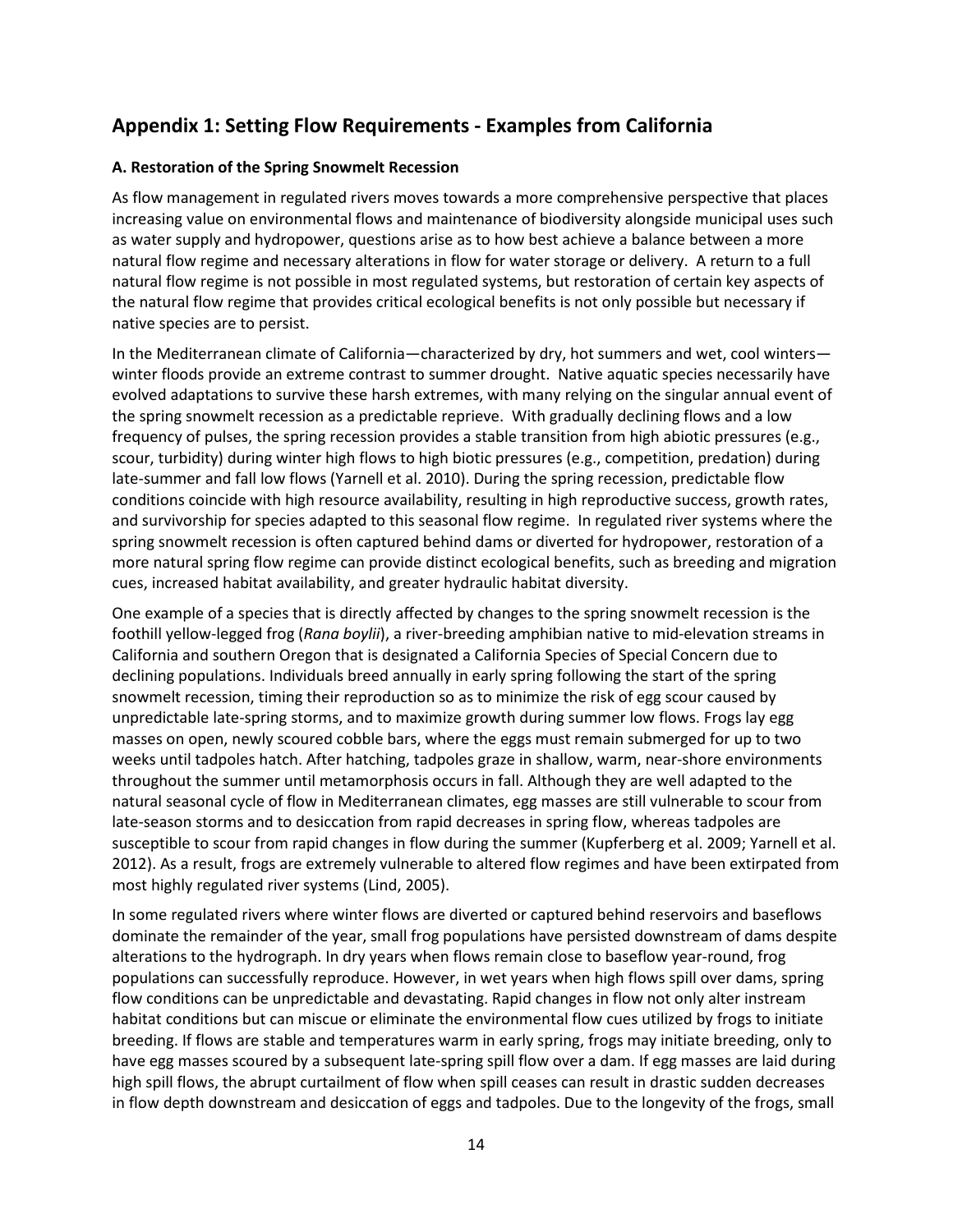populations can persist in these moderately regulated systems *if* the occurrence of unpredictable spring spill flows is infrequent or rare. However, conservation of robust frog populations requires a spring flow regime that appropriately mimics the natural ecological cues to which this species has evolved.

Prescribing a spring flow regime that gradually ramps down from a spring spill event or that mimics the timing and rate of change of a natural spring snowmelt recession will reduce the potential for frog egg or tadpole mortality while also providing high habitat availability for multiple native species. Recent research has shown that due to the prevailing hydroclimatic conditions across California and the moderately uniform nature of the Sierra Nevada mountain range, the spring snowmelt recession is consistent across the range with regard to its shape, or the rate of change with which flows decrease (Epke, 2011). Regardless of elevation, latitude or watershed size, spring snowmelt flows in each of the major Sierra rivers typically decrease at a rate of 5-8% per day until summer baseflow levels are attained. This consistency not only highlights the flow predictability to which species have evolved, but provides a quantifiable method for how to prescribe spring flows in regulated systems. Spill flows over dams can be stepped down at a rate of 5-8% per day over the course of several weeks until baseflows are achieved, creating naturally decreasing flow conditions that provide the ecological cues to which native species are adapted (Yarnell et al. 2013).

While there is a marginal cost to continuing to release water from a reservoir after naturally high flows have begun to decrease (Rheinheimer et al. 2012), the ecological benefit of restoring key ecological cues needed by native species to successfully reproduce is substantial. This approach has been implemented recently in two large hydroelectric projects in the northern Sierra Nevada. In the Middle Fork Project (FERC #2079) in the American river watershed, a spring ecological flow pulse was added to the flow prescription in above normal and wet years (PCWA, 2012).The pulse was designed to mimic a spring snowmelt pulse occurring in early May with a descending limb that decreased at a rate of 14% per day and lasted a minimum of 15 days. In wet years when spill occurs over the dam, spill flows will be stepped down to baseflow at a similar rate and duration in order to limit potential desiccation of frog egg masses downstream. Similarly, in the large complex Yuba-Bear/Drum-Spaulding hydroelectric projects (FERC #2266, 2310) in the upper Yuba River watershed, stakeholders negotiated specific spill cessation flows that are to occur below each large dam in the system (NID 2012, PG&E 2012). The spill cessation flow schedule mimics natural spring recession flows by ramping down high flows at a rate of 8.5% per day over three weeks until baseflow is reached. While these types of flow measures do not fully restore the natural spring recession in every year, they do limit the impacts of altered spring flows and provide the necessary ecological cues for successful reproduction of native species in wetter years.

Another example of the ecological importance of mimicking natural spring flow conditions in a managed river system can be found in the lower Cosumnes River floodplain. As the last large unregulated watershed in the Sierra Nevada, the Cosumnes River provides an opportunity to observe natural ecological riverine processes in the managed landscape of the central valley. Although a natural flow regime remains, small diversions occur throughout the Cosumnes basin and the river is highly channelized due to agricultural use in the historic floodplain. Located at the base of the Sierra foothills on the valley floor, the Cosumnes River Preserve has several restored floodplains that provide vegetated floodplain habitat for native spring spawning splittail and juvenile chinook salmon rearing during spring high flows. Research within and adjacent to the preserve helps to provide information on ecological processes in the contrasting environments of river reaches with and without accessible floodplains.

Research on floodplain dynamics in the preserve shows the ecological importance of not only sustained floodplain inundation but gradually receding spring flows as migratory cues for native fish (Ahearn et al. 2006, Grosholz and Gallo 2006, Jeffres et al. 2008). Typically in spring, the Cosumnes floodplain is inundated with high winter flows from January to April depending on the water year type, and flows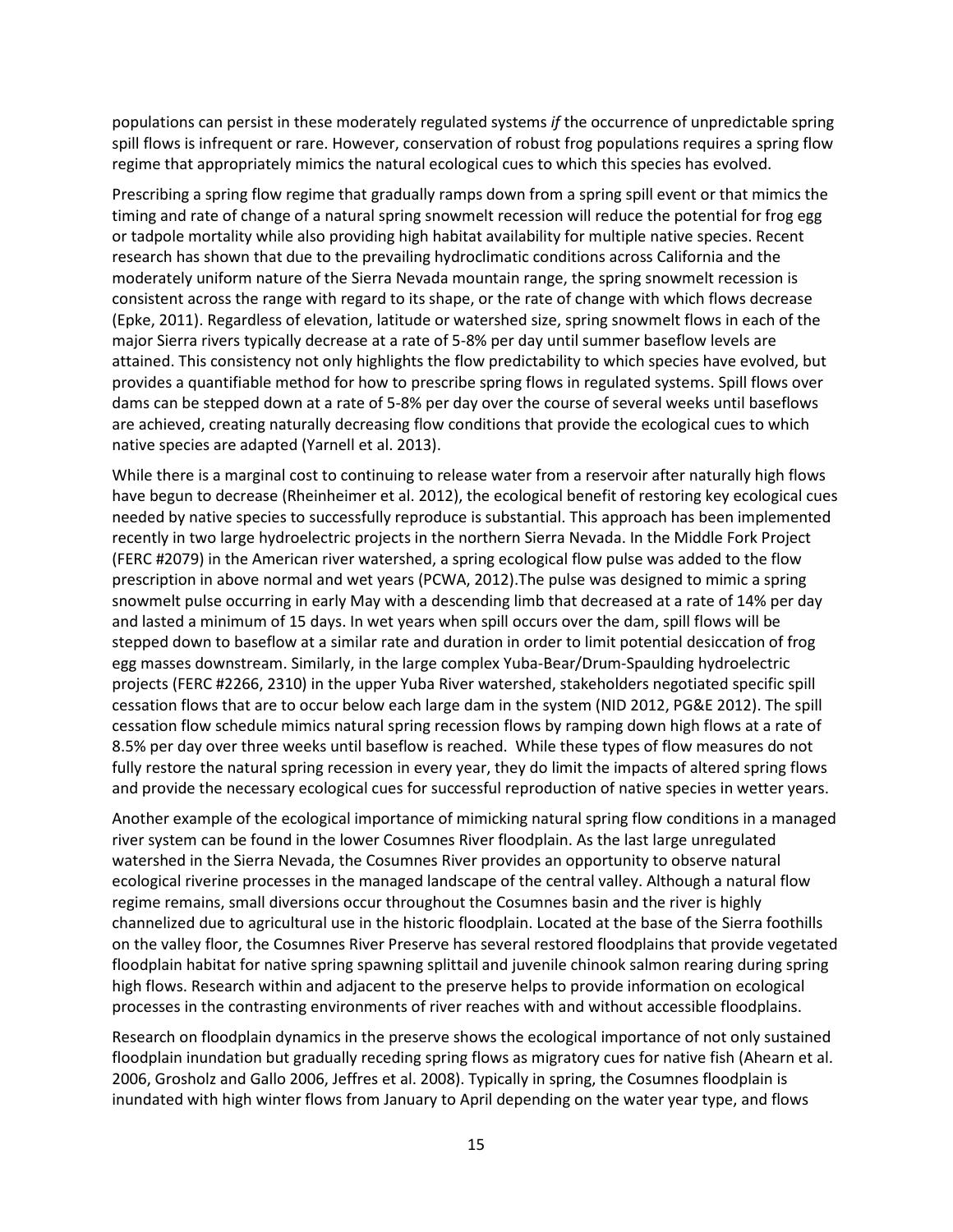recede from the floodplain in May and June as the snowmelt recession occurs. The inundated floodplain is a key aspect of the river ecosystem as it provides space for foodweb dynamics to occur. As flows increase across the floodplain, soil becomes wetted creating a bloom of phytoplankton, which subsequently creates a bloom in zooplankton as they fed on the phytoplankton. Juvenile salmonids rearing in the floodplain then feed on the zooplankton growing rapidly until spring flows begin to recede. Simultaneously, splittail utilize the inundated floodplain habitat for breeding, with larval fish emerging within several weeks. Using the spring recession as a key ecological cue, juvenile splittail and juvenile salmon then follow the receding flows back to the main channel, where salmon outmigrate to the ocean and splittail migrate to the delta. These ecological processes and cues are dependent upon sustained floodplain inundation of a minimum of three weeks and recession flows that decrease at rates gradual enough to cue the migratory response. Restoration of not only floodplain habitat but these key flood processes, particularly the timing, duration and pattern of spring floods and recession, is essential to successful persistence of native aquatic species in California's rivers.

#### **References**

- Ahearn, D. S., J. H. Viers, J. F. Mount, and R. A. Dahlgren. 2006. Priming the productivity pump: flood pulse driven trends in suspended algal biomass distribution across a restored floodplain. Freshwater Biology 51:1417-1433.
- Epke, G.A. 2011. Spring snowmelt recession in rivers of the western Sierra Nevada mountains. Master's Thesis. Hydrologic Sciences. University of California, Davis.
- Grosholz. E. and E. Gallo. 2006. The influence of flood cycle and fish predation on invertebrate production on a restored California floodplain. Hydrobiologia 568(1):91-109.
- Jeffres, C. A., J. J. Opperman, and P. B. Moyle. 2008. Ephemeral floodplain habitats provide best growth conditions for juvenile Chinook salmon in a California river. Environmental Biology of Fishes 83:449-458
- Kupferberg S.J., A.J. Lind, S.M. Yarnell, and J.F. Mount. 2009. Pulsed Flow Effects on the Foothill Yellowlegged Frog (*Rana boylii*): Integration of Empirical, Experimental and Hydrodynamic Modeling Approaches. California Energy Commission, PIER. Report no. CEC 500-2009-002.
- Lind, A.J. 2005. Reintroduction of a declining amphibian: determining an ecologically feasible approach for the foothill yellow-legged frog (*Rana boylii*) through analysis of decline factors, genetic structure, and habitat associations. Ph.D. Dissertation, University of California, Davis. (March) 169 pp.
- Nevada Irrigation District (NID). 2012. Revised FS Preliminary Conditions and Recommendations Provided Under 18 CFR § 4.34 (b) (1) In Connection with the Application for Relicensing for the Yuba-Bear Hydroelectric Project (FERC No. 2266). August 2012.
- Pacific Gas & Electric (PG&E). 2012. Revised FS Preliminary Conditions and Recommendations Provided Under 18 CFR § 4.34 (b) (1) In Connection with the Application for Relicensing for the Drum-Spaulding Hydroelectric Project (FERC No. 2310). August 2012.
- Placer County Water Agency (PCWA). 2012. Forest Service Final Conditions and Recommendations Provided Under 18 CFR § 4.34 (b) (1) In Connection with the Application for Relicensing for the Middle American River Project (FERC No. 2079). November 2012.
- Rheinheimer, D.E., S.M. Yarnell, and J.H. Viers. 2012. Hydropower costs of environmental flows and climate warming in California's upper Yuba River watershed. River Research and Applications: DOI: 10.1002/rra.2612.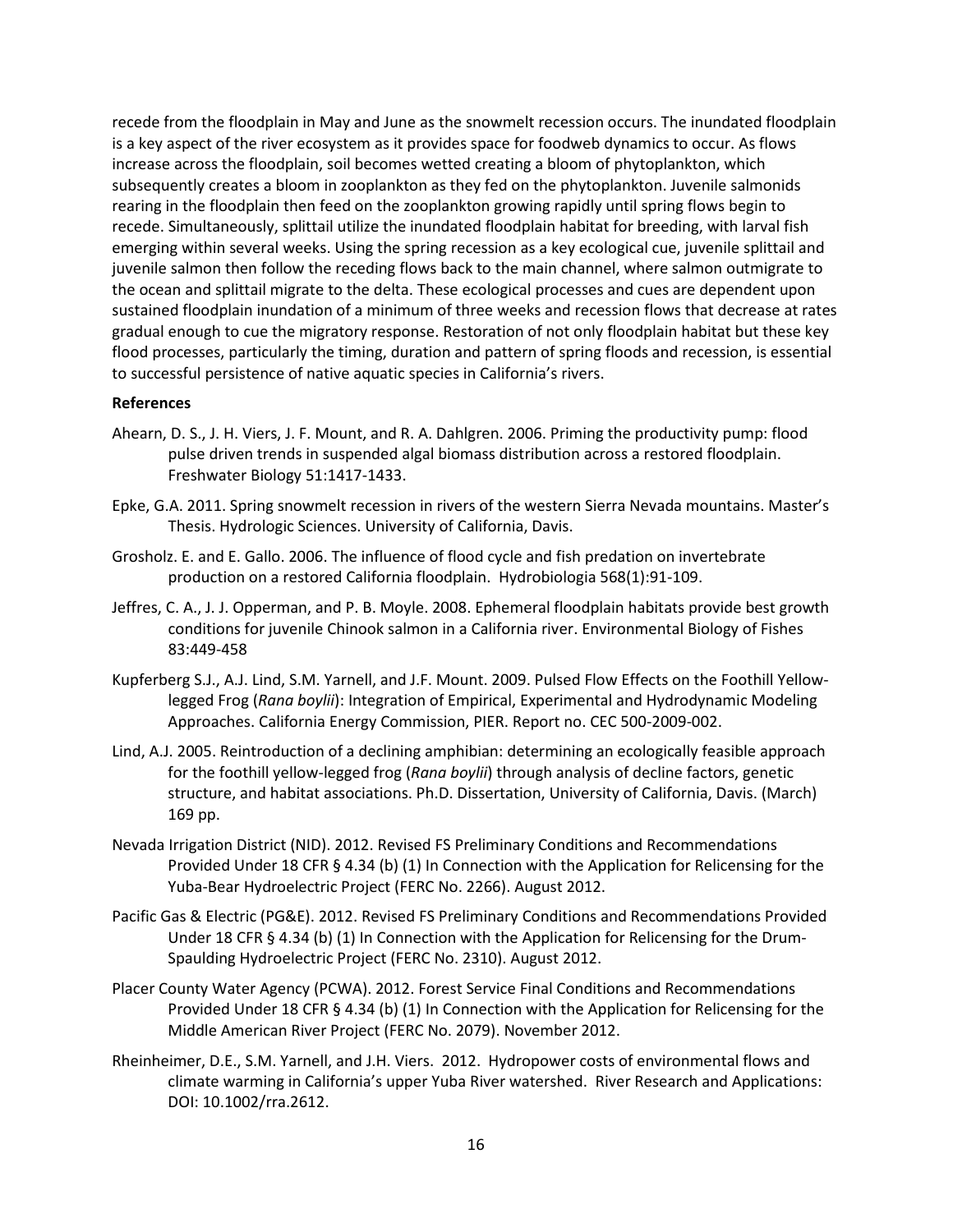- Yarnell, S.M., J.H. Viers and J.F. Mount. 2010. Ecology and management of the spring snowmelt recession. BioScience 60: 114–127.
- Yarnell, S.M., A.J. Lind and J.F. Mount. 2012. Dynamic flow modelling of riverine amphibian habitat with application to regulated flow management. River Research and Applications 28: 177–191.
- Yarnell, S.M, R.A. Peek, D.E. Rheinheimer, A.J. Lind, and J.H. Viers. 2013. Management of the Spring Snowmelt Recession: An Integrated Analysis of Empirical, Hydrodynamic, and Hydropower Modeling Applications. Final Report. California Energy Commission. Publication number: CEC-500-2013-TBD.

#### **B. Restoration of a Natural Flow Regime on Putah Creek**

Summarized from Kiernan et al. (2012):

Putah Creek, located on the western side of California's central valley in the lower Sacramento River basin, is regulated by releases from Monticello Dam in the upper watershed and the Putah Creek Diversion Dam 13 km downstream that supplies water for Solano County. Minimum instream flows below the diversion dam were insufficient to maintain perennial stream flow to the creek's confluence with the Yolo bypass, and after a series of dry years in the 1980s, large sections of the creek went dry resulting in a substantial fish kill in the lower watershed. Following litigation, the court ordered an increase in minimum instream flows and negotiation of flows that would benefit native fish. Following a series of wet years that created flows similar to the historical natural flow regime and a small resurgence in native species (Marchetti and Moyle 2001), a negotiated settlement (the Putah Creek Accord) was reached in 2000 that used the natural flow regime concept (Poff et al. 1997) to prescribe specific flow requirements for Putah Creek.

The Putah Creek Accord included three specific operational requirements that benefited fish and other aquatic organisms (Moyle et al. 1998). 1) Spring spawning and summer rearing flows for native fish. Following a short high-flow pulse in the spring between mid-February and March to cue native spawning, flows were to remain elevated for one month above summer baseflows to support increased habitat for spawning. Summer baseflows were then to be sufficient to maintain flowing water throughout the creek from the diversion dam to the confluence with the Yolo bypass, providing cold water rearing habitat for native fish species. 2) Supplemental pulse flows to attract and support anadromous fish. Beginning in November, minimum stream flows must be sufficient to maintain stream habitat and include a five-day pulse flow in November or December to attract and enable adult chinook salmon to migrate up Putah Creek from the Yolo Bypass. 3) Drought Flows. Even in drought years when reservoir levels are low, minimum flows must be sufficient to ensure permanent stream flow from the diversion dam to the Interstate 80 crossing. These three flow requirements collectively created an annual flow regime that mimicked the primary components of a natural flow regime by providing increased flows in late fall as would naturally occur at the start of the wet season, increased flows in spring as would occur during the spring runoff period, and maintenance of flow through the low flow season to ensure perenniality of the stream.

Monitoring of the fish populations in Putah Creek for nine years following the implementation of the Putah Creek Accord flow regime showed a steady and dramatic increase in native fish populations such that they regained dominance throughout the majority of Putah Creek below the diversion dam within four years (Kiernan et al 2012). Additionally, non-native fish species were displaced to the downstreammost reaches of the creek due to the restoration of appropriately timed high-discharge events. The restoration of native fishes was achieved by manipulating stream flows at biologically important times of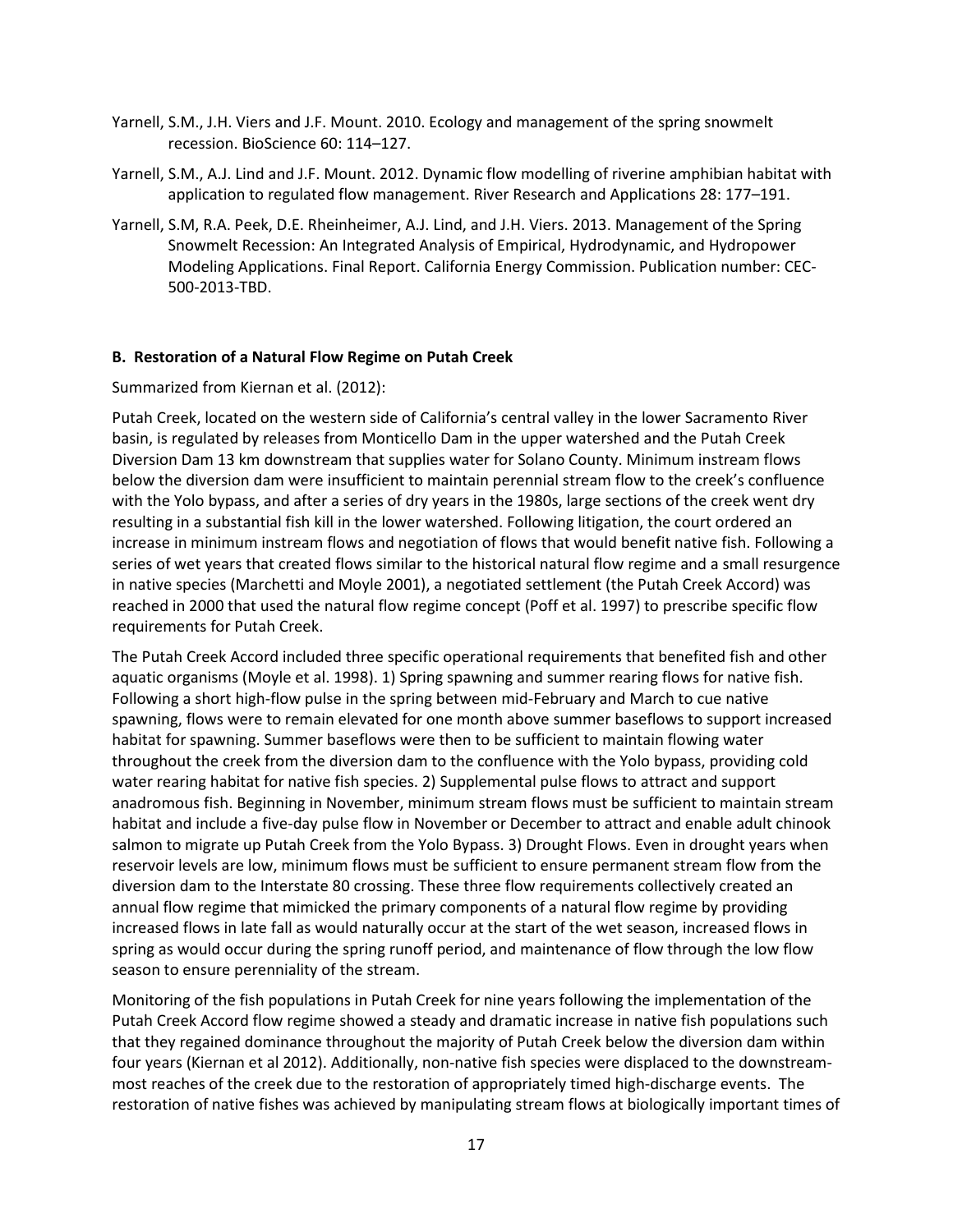the year, specifically increasing flows substantially in spring and moderately in summer and decreasing flows in winter. As a result, the new flow regime required only a small increase (21%) in the total volume of water delivered downstream (i.e., water that was not diverted for other uses) during most water years.

#### **References**

- Kiernan J.D., P.B. Moyle and P.K. Crain. 2012. Restoring native fish assemblages to a regulated California stream using the natural flow regime concept. Ecological Applications, 22(5): 1472–1482.
- Marchetti, M. P., and P. B. Moyle. 2001. Effects of flow regime on fish assemblages in a regulated California stream. Ecological Applications 11:530–539.
- Moyle, P. B., M. P. Marchetti, J. Baldridge, and T. L. Taylor. 1998. Fish health and diversity: justifying flows for a California stream. Fisheries 23:6–15.
- Poff, N. L., J. D. Allan, M. B. Bain, J. R. Karr, K. L. Prestegaard, B. D. Richter, R. E. Sparks, and J. C. Stromberg. 1997. The natural flow regime: a paradigm for river conservation and restoration. BioScience 47:769–784.

#### **C. Adaptive Management and Reconciliation on the North Fork Feather River**

In one of the largest watersheds in the Sierra Nevada, the North Fork Feather River (NF Feather) drains the northern end of the mountain range from near Lassen Peak into the central valley. With a large runoff volume (mean annual flow of 3000 cfs) and an elevational drop of 35 feet per mile, the watershed was developed for hydropower beginning in the early  $20<sup>th</sup>$  century. Known as the "stairway of power", a drop of water landing near the crest of the Sierra in the watershed can pass through up to 8 powerhouses on its journey to the valley floor. With a total generation capacity of 756 MW, the dams and powerhouses in the watershed have a significant economic value. As such, the watershed was operated to maximize hydropower with predominately flat minimum instream flows year-round in each of the river reaches.

At the end of the 20<sup>th</sup> century however, perspectives began to shift as many of the dams in the watershed came up for relicensing through the FERC process

[\(http://www.ferc.gov/industries/hydropower/gen-info/licensing.asp\)](http://www.ferc.gov/industries/hydropower/gen-info/licensing.asp). The relicensing process is a collaborative endeavor among various stakeholders—utilities, state and federal resource agencies, tribes, irrigators, conservationists and recreationists—that provides an opportunity to re-operate dams with consideration for multiple interests, such as environmental needs, water quality, water supply, and recreation in addition to hydropower generation. Stakeholders typically spend 3 years designing, implementing and reviewing study results on the impacts of a dam and its operations on downstream resources. They then negotiate an instream flow schedule that accounts for the multiple interests, and submit the final negotiated conditions to FERC for approval.

In the case of the NF Feather, the first dams to be relicensed were the Rock Creek and Cresta dams and powerhouses. Encompassing 16 miles of river in the middle of the stairway, the Rock Creek-Cresta project (FERC #1962) diverts water from each reservoir through tunnels that bypass the river to the corresponding powerhouse downstream, generating a combined total of 185 MW of power [\(http://www.hydroreform.org/projects/rock-creek-cresta-p-1962\)](http://www.hydroreform.org/projects/rock-creek-cresta-p-1962). This section of river is also valued among recreationalists for its whitewater boating and fishing opportunities. As such, there was considerable disagreement about the operation of the project under a new license, and in 1998, the utility (Pacific Gas & Electric, PG&E) convened settlement negotiations with various stakeholders. The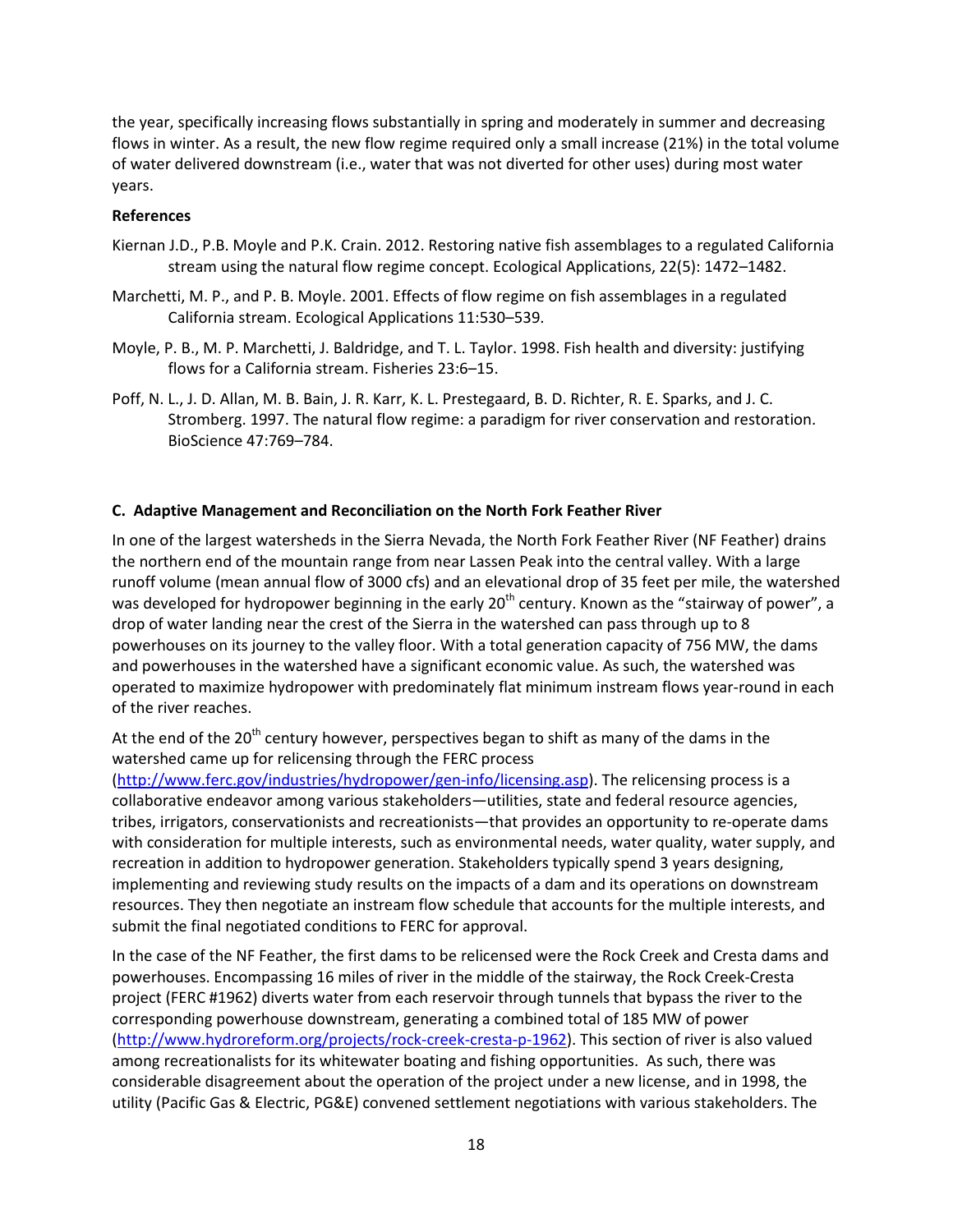Rock Creek-Cresta Relicensing Collaborative, which included stakeholders from various state and federal resource agencies, PG&E, local interests, whitewater enthusiasts (American Whitewater, AW) and fisherman (California Sportfishing Protection Alliance, CSPA), successfully reached agreement in 2000, leading to a new license in 2001.The new license established specific minimum flow ranges based on season and water year type, and new summer recreational flows, a key victory for AW. The license also provided funding for studies of the impacts of the new flow regime on downstream aquatic biota, as well as the formation of an Ecological Resources Committee (ERC) comprised of interested stakeholders who would evaluate the study results and suggest alterations to the flow regime if needed.

Studies to determine appropriate levels for recreational releases and potential ensuing impacts on aquatic biota began following the agreement in 2000.Of particular concern to resource agencies was the presence of a population of Foothill Yellow-legged Frogs (FYLF) that resided in the Cresta reach. FYLF are a river-obligate species that rely on specific habitat and flow conditions during their spring breeding and summer rearing seasons (Lind 2005, Yarnell et al. 2012). The impact of changing the spring and summer flow regimes on the populations was unknown, so studies were designed to compare conditions in the Cresta reach with the adjacent regulated reach just downstream of the Poe dam, where a large stable FYLF population occurred.

As per the agreement, recreational flow pulses occurring over one weekend per month began in the summer of 2002 in the Cresta reach. Scientists tracked the FYLF populations over the next three years in both the Cresta and Poe reaches and by 2005 began to see a marked decline in the Cresta FYLF population. In 2006, the ERC and US Forest Service exercised its right to suspend all recreational releases for one year as they reviewed study data and waited to see if the population might rebound. While no single study completed during the first several years of recreational releases could prove that the summer recreational pulse flows were causing the Cresta population decline, data from the multiple studies along with new academic research initiated in 2005 by UC Davis combined to create a weight of evidence that strongly suggested that altered summer flow regimes were prohibiting successful FYLF reproduction (Kupferberg et al. 2009). As a result, in 2007, the ERC created a three-year recreational flow plan for the upstream Rock Creek reach that did not contain FYLF, but again cancelled summer flow pulses on the Cresta reach.

In 2008, the ERC faced a difficult and unprecedented decision about how to deal with the negotiated recreational flows that had been provided in the new license for the Cresta reach. While whitewater enthusiasts did not want to harm sensitive species like the FYLF, they did want to boat the river and were not easily going to give up their hard-won allocation of water. Yet, fishing enthusiasts and resource agency personnel wanted to see a more natural flow regime that would benefit the native aquatic ecology. After much discussion, stakeholders in the ERC landed on a compromise that would ultimately have far-reaching effects. AW would take their allocation of water and 'stack' it in the spring time when flows would naturally be higher, leaving the later summer months at constant low flows, similar to the natural flow regime. Boaters would lose their monthly flow releases during the warm late summer months, but would gain month-long releases throughout May, June and July in wetter years. Flows would then gradually step-down to summer baseflows so that FYLF egg masses and tadpoles would not be stranded by a sudden decrease in water level. The more natural flow regime also met the interests of many fishermen who sought better instream habitat conditions for not only fish, but for the benthic community on which fish rely.

The new flow schedule was implemented by PG&E in the Cresta reach in 2009. As of 2013, the FYLF population in the Cresta remains critically low and may not recover from the previous impacts. However, support for this new approach in designing more natural flow regimes during the critical springtime has been widespread. AW alongside resource agency personnel continues to advocate for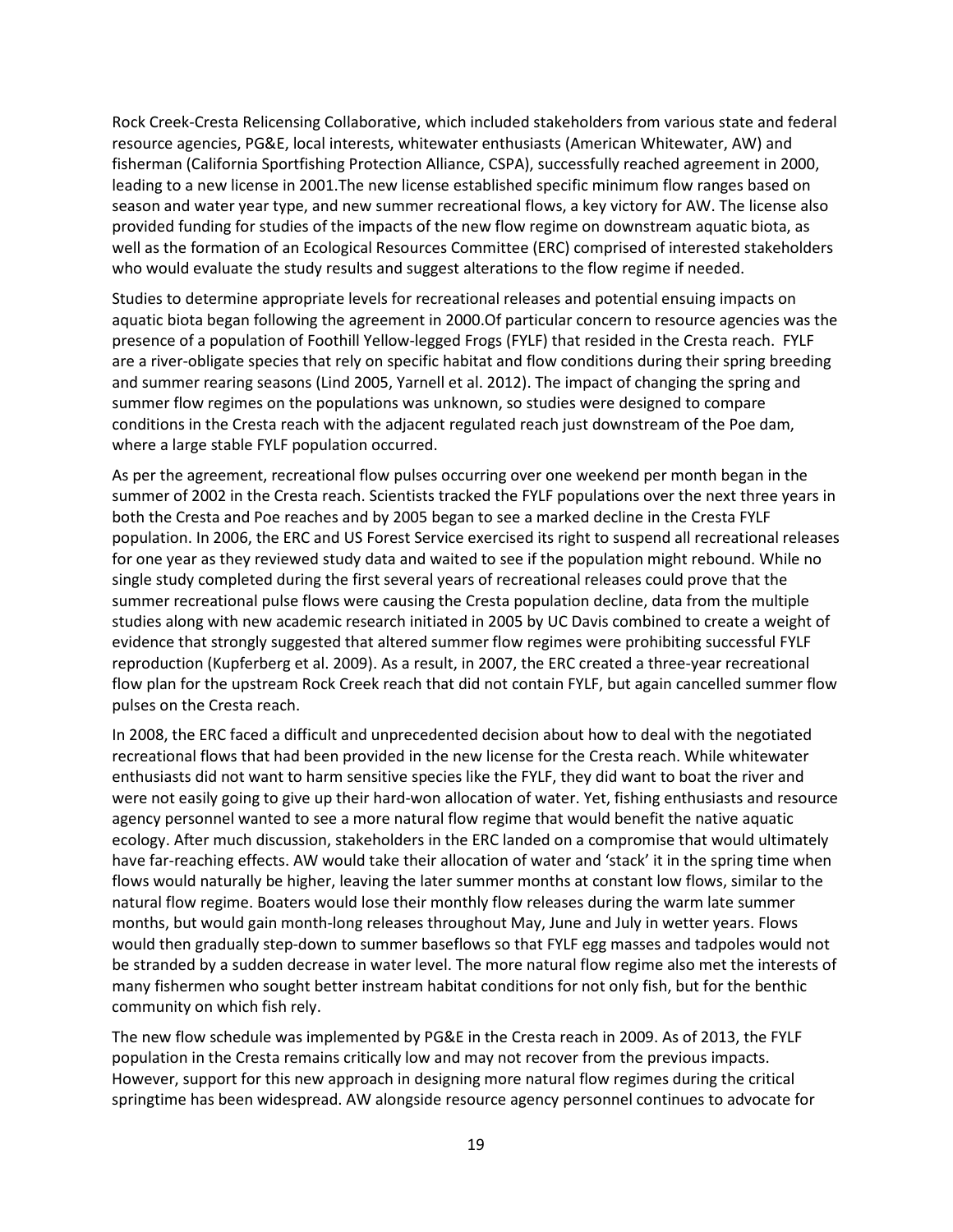restoring spring flows in regulated rivers by allocating water for higher flows in spring that meets ecological and geomorphic needs as well as provides recreational boating opportunities. As a result, new spring flow regimes have been negotiated in the Pit, McCloud, Middle Fork American and Upper Yuba rivers that better mimic a natural flow regime.

### **References**

- Kupferberg S.J., A.J. Lind, S.M. Yarnell, and J.F. Mount. 2009. Pulsed Flow Effects on the Foothill Yellowlegged Frog (*Rana boylii*): Integration of Empirical, Experimental and Hydrodynamic Modeling Approaches. California Energy Commission, PIER. Report no. CEC 500-2009-002.
- Lind, A.J. 2005. Reintroduction of a declining amphibian: determining an ecologically feasible approach for the foothill yellow-legged frog (*Rana boylii*) through analysis of decline factors, genetic structure, and habitat associations. Ph.D. Dissertation, University of California, Davis. (March) 169 pp.
- Yarnell, S.M., A.J. Lind and J.F. Mount. 2012. Dynamic flow modelling of riverine amphibian habitat with application to regulated flow management. River Research and Applications 28: 177–191.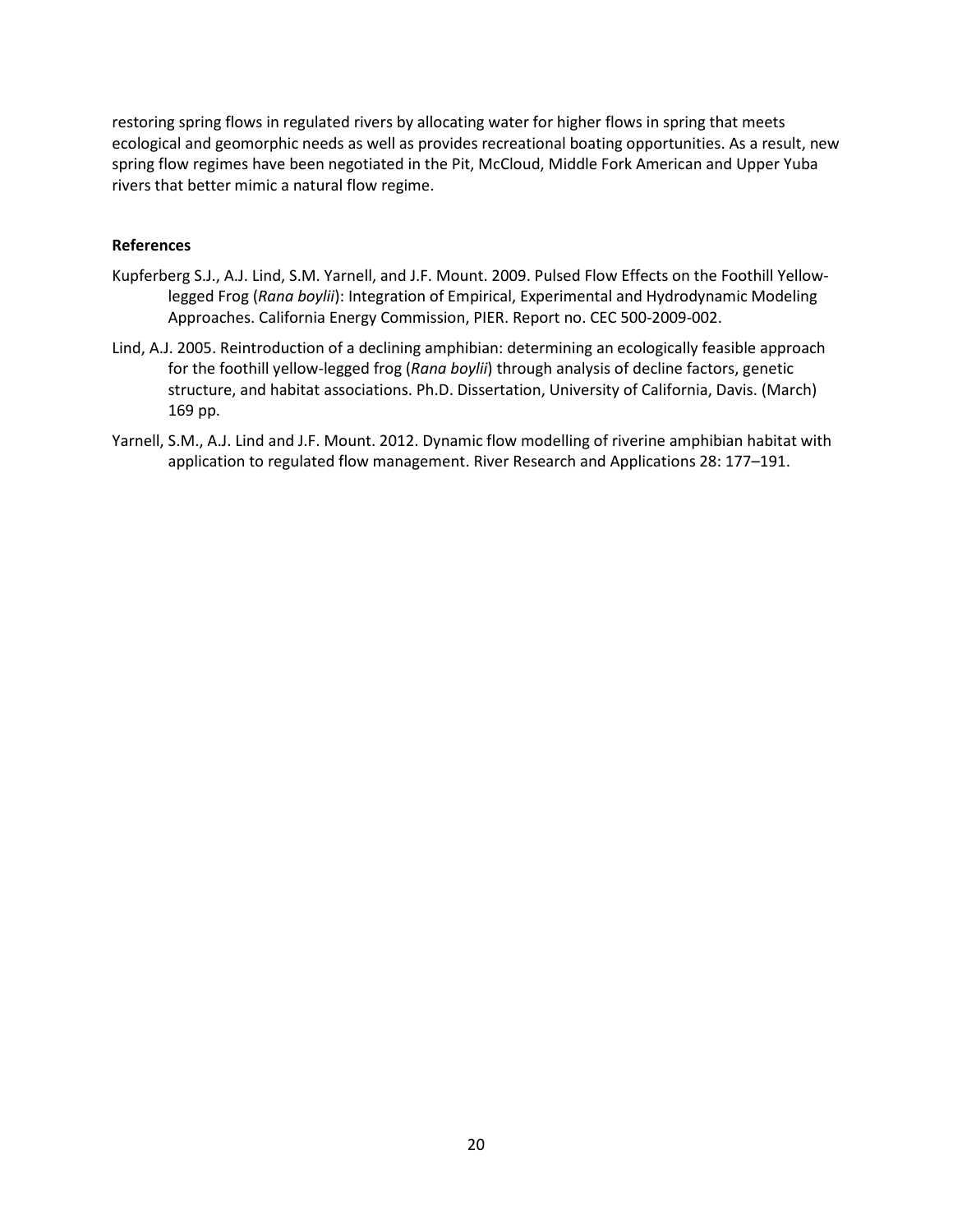# **Appendix 2: Setting Flow Criteria - The Southwest Florida Water Management District Experience**

The environmental flows methodology developed by the Southwest Florida Water Management District (SWFWMD), one of five water management districts in the state of Florida, is described in some detail in the Instream Flow Council's (IFC) book, *Integrated Approaches to River Resource Stewardship* (Locke et al. 2008). While the approaches taken in the eight case studies summarized by the IFC vary, "they share common elements: good science, knowledgeable and committed participants, good cooperation and interaction, adequate funding, and a supportive legal environment" (Locke et al. 2008). The Florida Water Resources Act (FWRA) of 1972 required the development of Minimum Flows and Levels on water bodies throughout the state to protect them from "significant harm" due to water withdrawals. The FWRA not only established the legal framework for establishing minimum flows and levels, but because the water management districts have taxing authority within their jurisdictions, provided the means for funding the necessary studies to develop environmental flows and the fiscal resources to implement recovery strategies when needed.

A prerequisite of any environmental flow study should be a basic understanding of the hydrology of the area. Although the methodology has evolved somewhat over time, due to a commitment to peer review for each proposed environmental flow, the SWFWMD approach is built around the natural flow paradigm. Due to an earlier peer review recommendation (Gore et al. 2002) and guided by the realization that "multiple flow regimes are needed to maintain biotic and abiotic resources within a river ecosystem" (Hill et al. 1991), the SWFWMD developed an approach that divided the fairly predictable annual flow regime into component parts ("blocks") based on an understanding of regional hydrology. The SWFWMD evaluated stream hydrographs throughout the state and the southeastern United States (Kelly 2004, Kelly and Gore 2007) to better understand regional differences in hydrology and the impact that climatic changes potentially played in the shape of the annual hydrograph and differences in multidecadal flows. The SWFWMD discerned two distinct flow patterns in most streams and rivers across Florida. One was characteristic of rivers in the more northern part of the state (e.g., Ochlockonee River), and one was characteristic of the rivers in the southern part of the state (e.g., Peace River; including all rivers in the SWFWMD). There was a band of sites across the state that exhibited a mix of the two patterns (e.g., St. Marys River). One other dominate hydrographic type was discerned for rivers dominated by spring flow from the Floridan aquifer; these sites exhibit a rather constant flow regardless of season.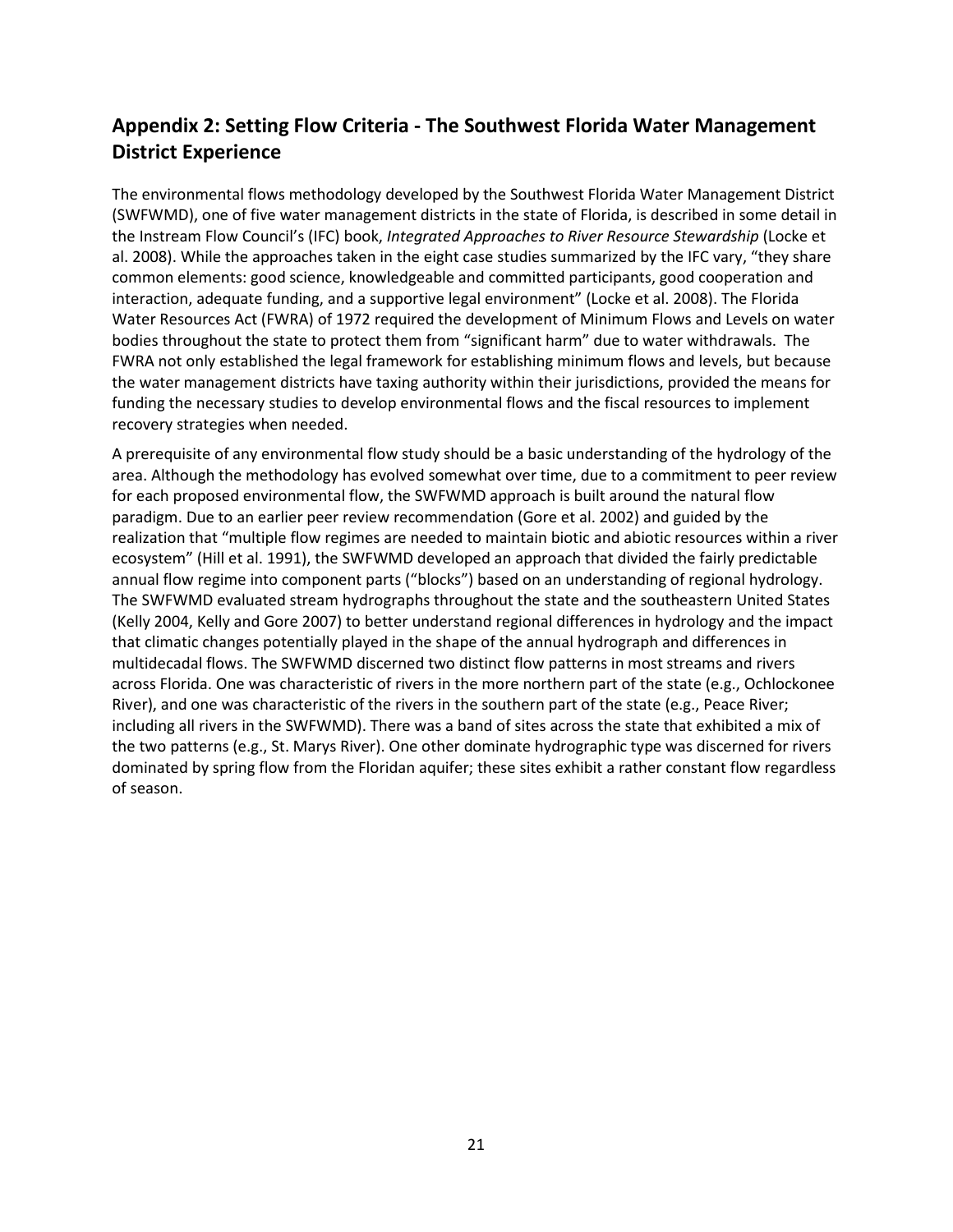

Figure 1. Comparison of three river flow patterns characteristic of most streams and rivers in Florida.

During the evaluation of flow patterns, it also became apparent that there were multidecadal differences in the natural flow regime that should be taken into account when evaluating baseline conditions and establishing flow standards. For example, there had been considerable flow declines in the Peace River over time; however, the primary cause of these declines (whether climatic or withdrawal related) had been the subject of some debate. Building on work done by Enfield et al. (2001), it was postulated that changes in north Atlantic Ocean sea surface temperature had a significant impact on rainfall patterns over much of Florida (particularly peninsular Florida) because multidecadal shifts in sea surface temperature affect the number of tropical storms and hurricanes that could potentially add additional rainfall to the typical wet season rainfall pattern over this part of Florida. Differences of only a few inches in total annual rainfall can lead to substantial percent changes in mean annual runoff over decadal periods even in the absence of withdrawal impacts, and these need to be accounted for. This was handled by using two unimpaired flow records representing multidecadal periods of high and low rainfall on which to base potential (allowable) flow reductions due to withdrawals. Because a percent of flow approach was used in determining allowable reductions, the multidecadal baseline flow period that provided the more restricted percent flow recommendation was the one used to develop the final flow recommendations. It was reasoned that the lesser of the two potential recommendations would be protective of flows regardless of the multidecadal period encountered.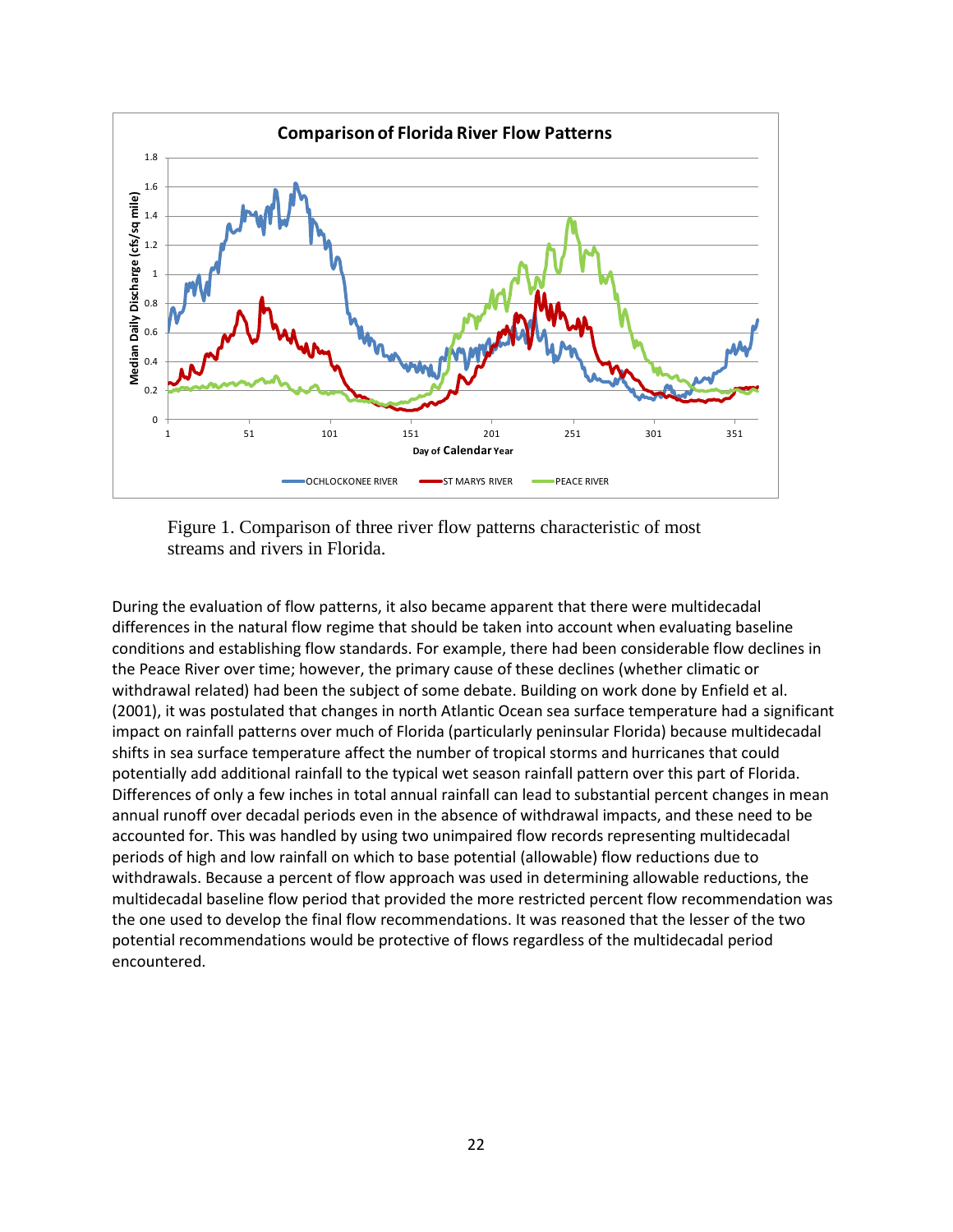

Figure 2. Multidecadal variation in Atlantic Ocean sea surface temperature.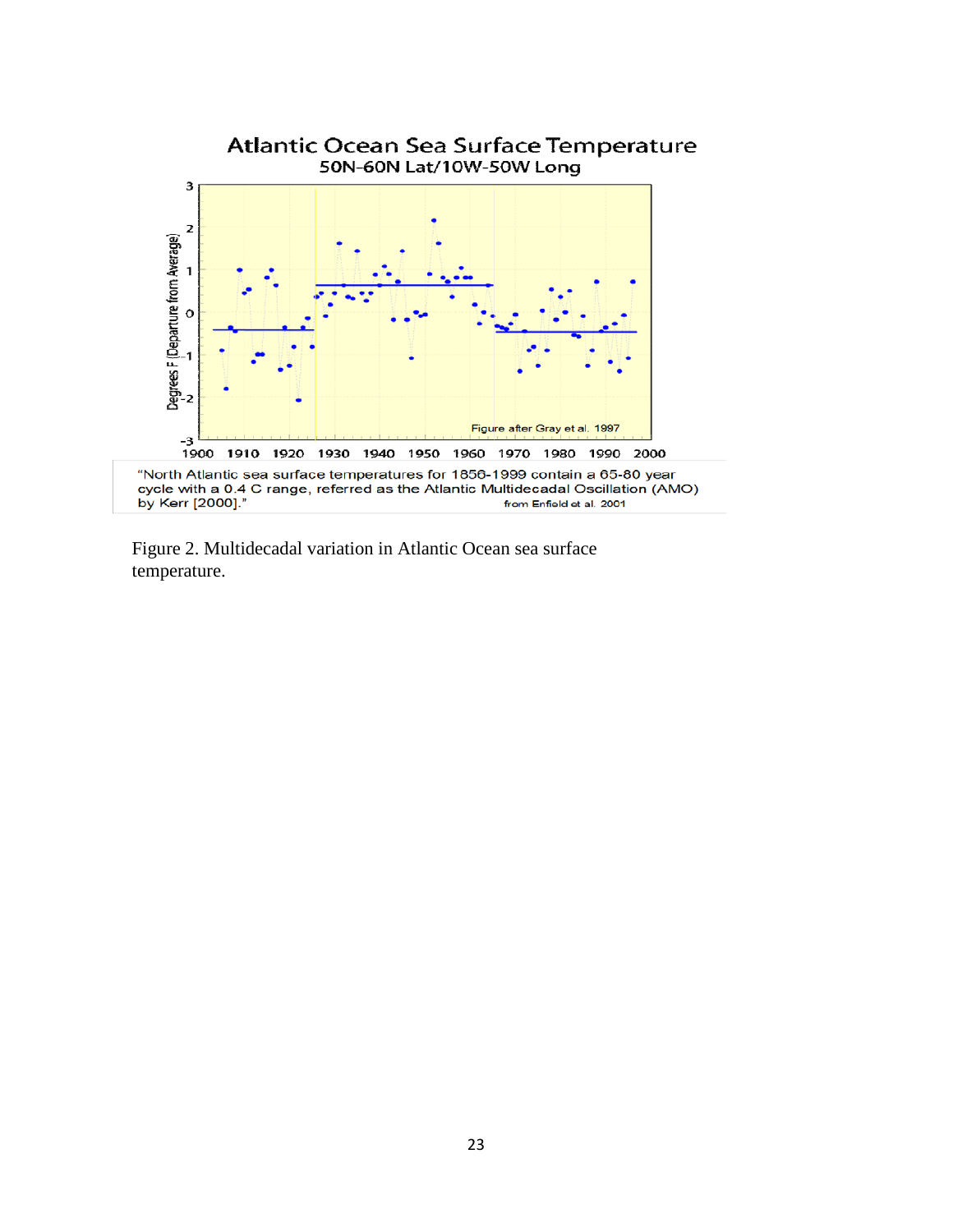

Figure 3. Comparison of multidecadal variation in rainfall in southwest Florida as measured at five long-term rainfall sites.

As a result of the hydrographic analysis, the SWFWMD divided the annual hydrograph into three component parts: a low flow block, a high flow block, and an intermediate flow block. Hill et al. (1991) in discussing the need for multiple flow regimes and in keeping with the natural flow paradigm recommended that consideration should be given to maintaining:

- 1) Flood flows that determine the boundaries of and shape floodplain and valley features;
- 2) Overbank flows that maintain riparian habitats,
- 3) In-channel flows that keep immediate streambanks and channels functioning; and
- 4) In-stream flows that meet critical fish requirements.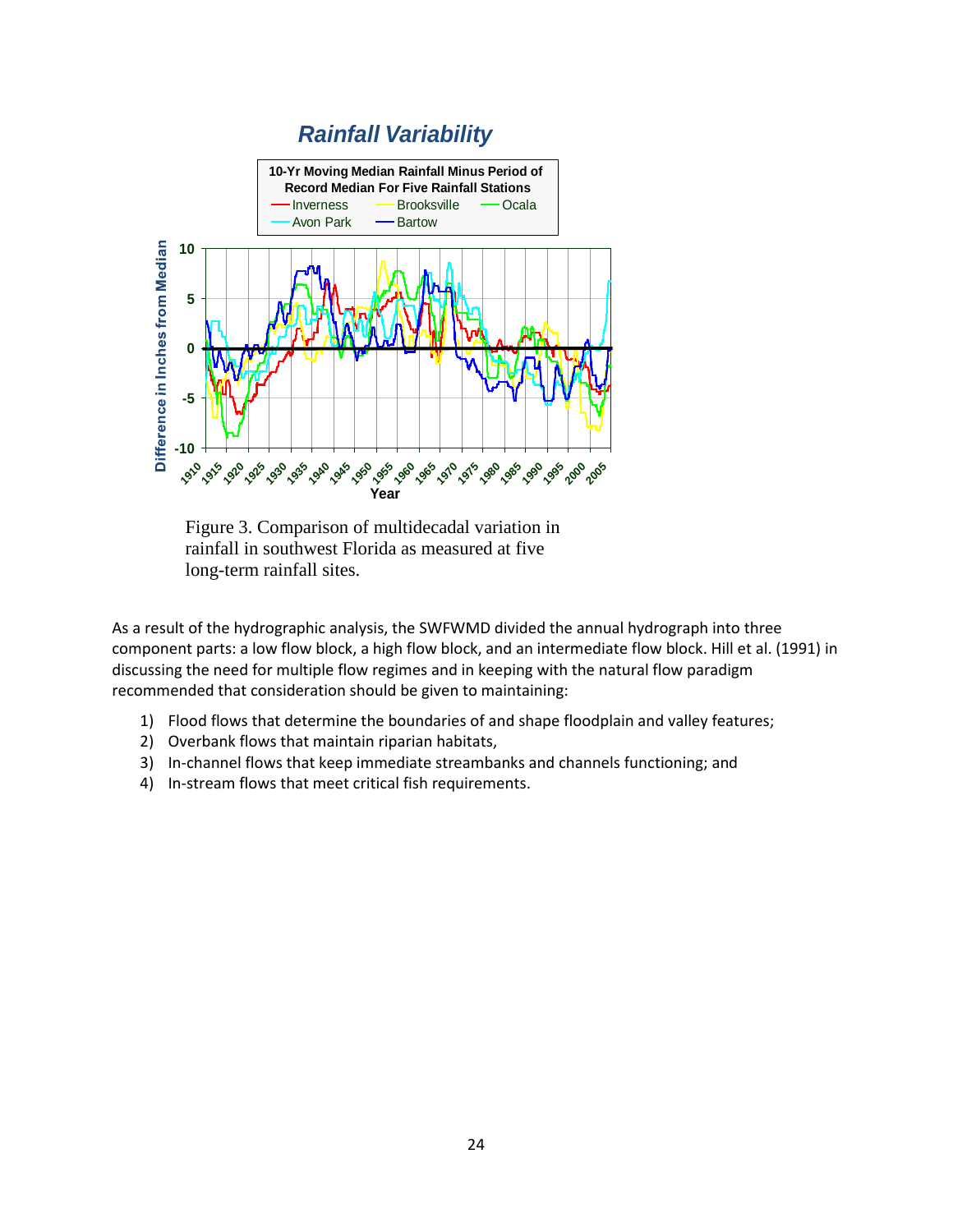

Figure 4. Median daily flow at Peace River at Arcadia, FL. with hydrograph separated into high, median and low flow blocks.

Based on these recommendations, it was conceptualized that ecological flows methodologies must include more than a consideration of immediate fish needs or the absolute minimum required to sustain a particular species or populations of animals. Ecological flows should take into consideration "how streamflows affect channels, transport sediments, and influence vegetation" (Hill et al. 1991), and "that the full range of natural intra-and inter-annual variation of hydrologic regimes is necessary to [fully] sustain the native biodiversity" (Richter et al. 1996). Successful completion of the life-cycle of many aquatic species is dependent upon a range of flows, and alterations to the flow regime may negatively impact these organisms as a result of changes in physical, chemical and biological factors associated with particular flow conditions. South African researchers, as cited by Postel and Richter (2003), listed eight general principles for managing river flows:

- "A modified flow regime should mimic the natural one, so that the natural timing of different kinds of flows is preserved.
- A river's natural perenniality or nonperenniality should be retained.
- Most water should be harvested from a river during wet months; little should be taken during the dry months.
- The seasonal pattern of higher baseflows in wet season should be retained.
- Floods should be present during the natural wet season.
- The duration of floods could be shortened, but within limits.
- It is better to retain certain floods at full magnitude and to eliminate others entirely than to preserve all or most floods at diminished levels.
- The first flood (or one of the first) of the wet season should be fully retained."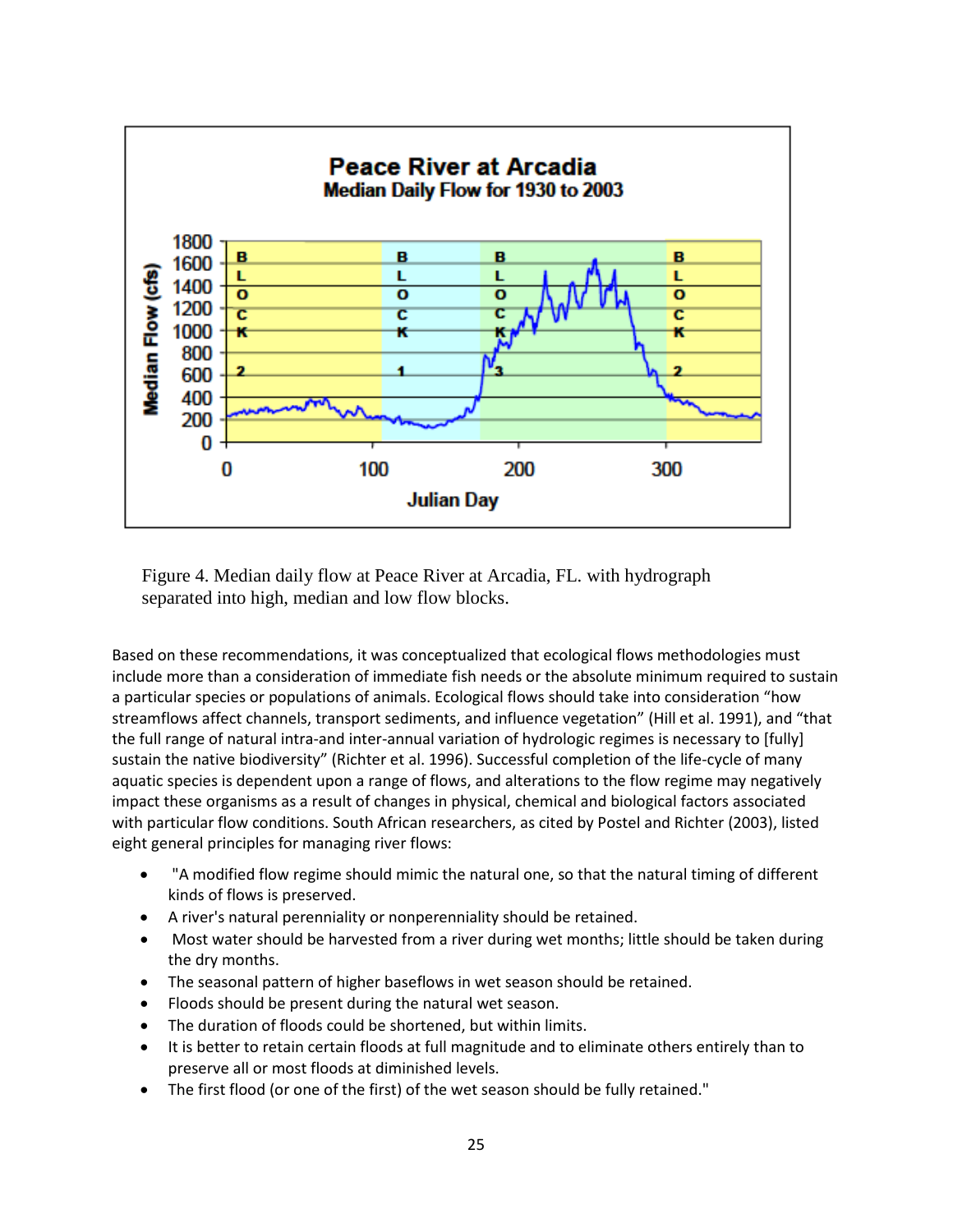Using the natural flow paradigm and the guiding principles listed above, the SWFWMD realized that a suite of tools should be used to protect the natural flow regime based on seasonal flow needs. It is important to realize that the suite of tools selected by the SWFWMD was a subset of the many instream flow methods available for use. The particular tools chosen by the SWFWMD were based on perceived resources of concern and the availability of data or the ability to collect needed data within a reasonable timeframe. In a larger sense, the SWFWMD was employing a framework that could be adapted for use elsewhere with the actual methods used within the framework based on upon identified ecological resources to be protected and available fiscal resources.

Since the water management districts in Florida have permitting authority with respect to water withdrawals and are to protect from "significant harm", the SWFWMD realized that the natural flow regime could best be protected by issuing permits on a percent-of-flow approach (Flannery et al. 2002, Postel and Richter 2003). Essentially, the SWFWMD began with the unaltered flow regime (i.e., unaffected by withdrawals), and using various modeling techniques and tools, removed flows in a sort of "top down approach" until important resources were deemed to be "significantly harmed".

Similar to the "bypass flows" proposed in the Pennsylvania-Maryland Method (PMM) and given the goal of maintaining perenniality of a stream based on its natural flow regime, both wetted perimeter and fish passage flows are routinely evaluated by the SWFWMD with a Hydrologic Engineering Centers River Analysis System (HEC-RAS) model "to develop a low flow threshold which identifies flows that are to be protected in their entirety (i.e., flows that are not available for consumptive use)" (Kelly et al. 2005). The low flow threshold is established at the higher of these two standards. The low flow threshold when applicable (i.e., on perennial streams based on an examination of unimpaired flows) is applied in all flow blocks.

In order to determine the percent of flow that may potentially be used for consumptive uses during flow block 1 (seasonally low flows) and flow block 2 (median and generally within bank flows), inundation of within channel habitats is assessed. Within channel habitats include woody and vegetative habitats. Wood habitats included snag (dead) and exposed tree roots (e.g., cypress trees are a common feature of many Florida streams and their exposed roots provide habitat for many species). The median elevation of these various habitats was determined at various transects (river reaches), their inundation frequencies assessed based on unimpaired flows using a HEC-RAS model to establish the relationship between flows and elevation at any particular stream location. Significant harm (discussed below) was determined by removing a percent of unimpaired flows (within flow blocks) until the significant harm threshold (percent reduction in number of days that a give flow was exceeded) was crossed. In addition to assessing instream habitat inundation of vegetation, Physical Habitat Simulation (PHABSIM) modeling was also used in flow blocks 1 and 2 to assess gain or loss of fish and macroinvertebrate habitat under decreasing flows due to modeled water withdrawals.

A criticism of PHABSIM has been that it picks "winner and losers" by selecting one or a couple of species to the potential detriment of others. The SWFWMD avoided this criticism by selecting multiple species, fish guilds and macroinvertebrate diversity for evaluation. The criterion used for determining a flow recommendation using PHABSIM was no more than a certain (in the case of SWFWMD, a 15% reduction) percent change in habitat for any species or guild for any life stage. In other words, only a certain percent deviation from the natural flow regime was allowed; thus no species was given preference over any other species (i.e., this value judgment was avoided).

Although PHABSIM could be applied under the highest flow conditions in theory, habitat metrics are usually assessed within banks using PHABSIM. For this reason, a different criterion was applied to block 3 flows at the time of year when flows based on the natural hydrograph are likely to inundate habitats at higher elevations (e.g., exposed tree roots, floodplain wetlands, etc.). For this reason, the criterion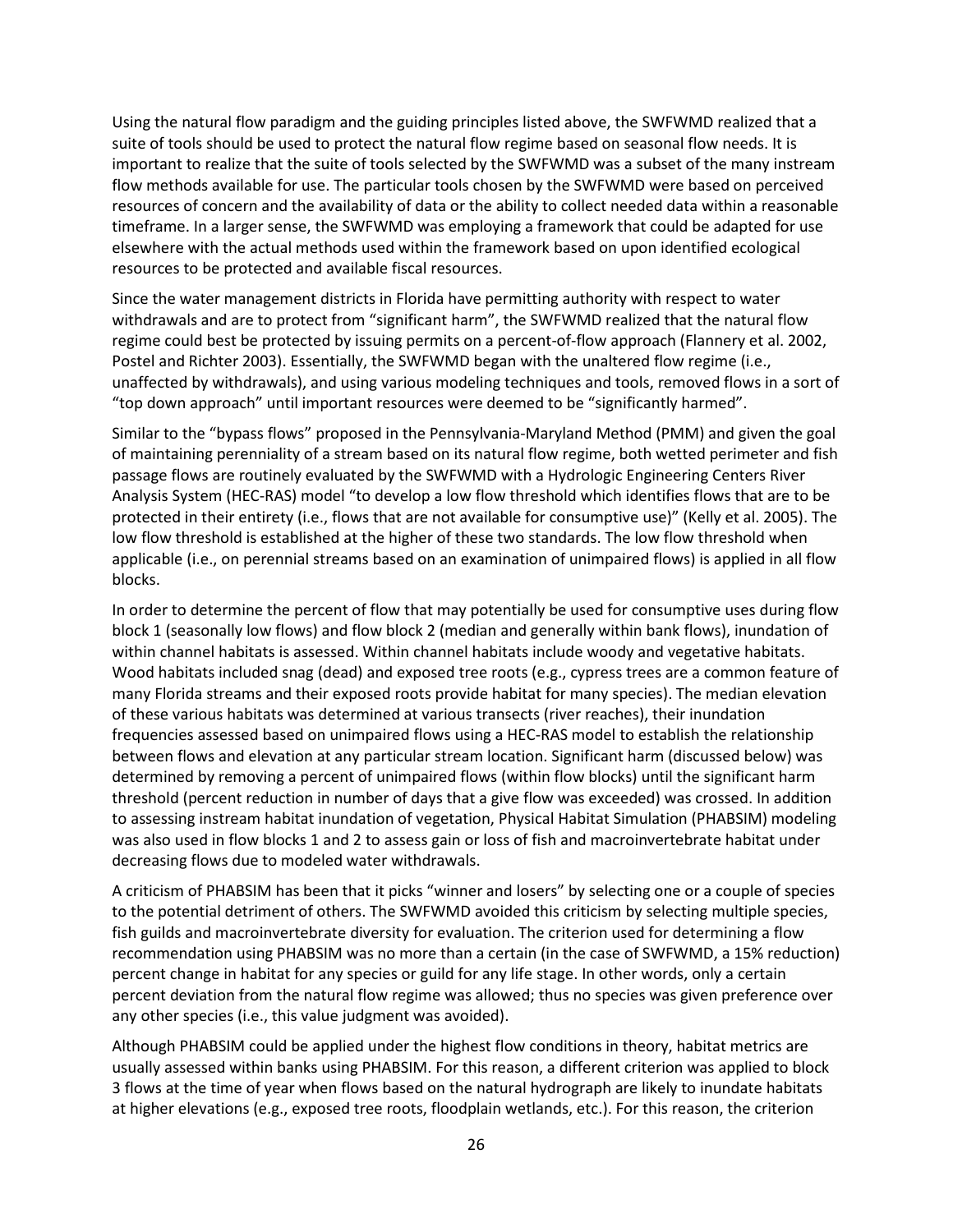used was the number of days that a certain flow was exceeded during the high flow season. These flows were equated to given elevations that lead to connection with the floodplain. Using modeling (e.g., HEC-RAS), the number of days that the stream reached a given elevation under the unimpaired flow regime was determined, and using modeling, a percent of flows was removed until the number of days of inundation/connection with a desired habitat was reduced by a given percentage.

Using the approach described above, the SWFWMD evaluated stream hydrology to ascertain the "natural flow regime". Using a combination of methods, they developed a flow prescription of seasonally allowable (acceptable) flow reductions as determined by the resource(s) to be protected. Using this approach, they were able to provide a flow recommendation that would preserve the seasonal look of the natural flow regime, although in a somewhat dampened condition.

The MFL statute in Florida provides that in cases where flows are altered to such an extent that they do not meet or would fall below proposed environmental flows, a recovery plan is required. For example, prior to significant lowering of the Floridan aquifer due to regionally dispersed groundwater withdrawals, the Upper Peace River was a perennially flowing stream. However, due to lowering of the Floridan aquifer and loss of artisan baseflow, flow in the upper river frequently became intermittent. Proposed environmental flows required low flow thresholds based on fish passage and wetted perimeter inflection points for three USGS gages in the upper watershed. It was deemed infeasible to raise the Floridan aquifer groundwater level by cutting back sufficiently on permitted withdrawals because of economic concerns. As a result, the SWFWMD adopted a recovery strategy (at a cost of approximately 100 million dollars) centered around creating additional storage in an upstream lake by raising the control structure and storing excess flows during the rainy season to be released when flows at USGS gages would fall below the low flow threshold. The proposed environmental flows were not adopted until a recovery plan was developed; this allowed for considerable public input and review so that costs and benefits were thoroughly vetted prior to adoption of both the proposed environmental flows and attendant recovery strategy. Both were adopted by the Governing Board of the SWFWMD, and the recovery strategy is now being implemented.

#### **References**

- Enfield, D., A. Mestas-Nunez, and P. Trimble. 2001. The Atlantic multidecadal oscillation and its relation to rainfall and river flows in the continental U.S. Geophysical Research Letters 28(10): 2077- 2080.
- Flannery, M.S., E.B. Peebles, and R.T. Montgomery. 2002. A percent-of-flow approach for managing reductions of freshwater inflows from unimpounded rivers to southwest Florida estuaries. Estuaries 25(68): 1318-1332.
- Gore, J., C. Dahm, and C. Klimas. 2002. A review of "Upper Peace River: An Analysis of Minimum Flows and Levels". Prepared for the Southwest Florida Water Management District. Brooksville, FL. 31 pp.http://www.swfwmd.state.fl.us/projects/mfl/reports/peace\_river\_review.pdf
- Hill, M.T., W.S. Platts, and R.L. Beschta. 1991. Ecological and geological concepts for instream and outof-channel flows requirements. Rivers 2(3): 198-210.
- Kelly, M.H. 2004.Florida river flow patterns and the Atlantic multidecadal oscillation. Ecologic Evaluation Section. Southwest Florida Water Management District. Brooksville, FL. 80 pp. + appendices. http://www.swfwmd.state.fl.us/documents/reports/riverflow\_patterns.pdf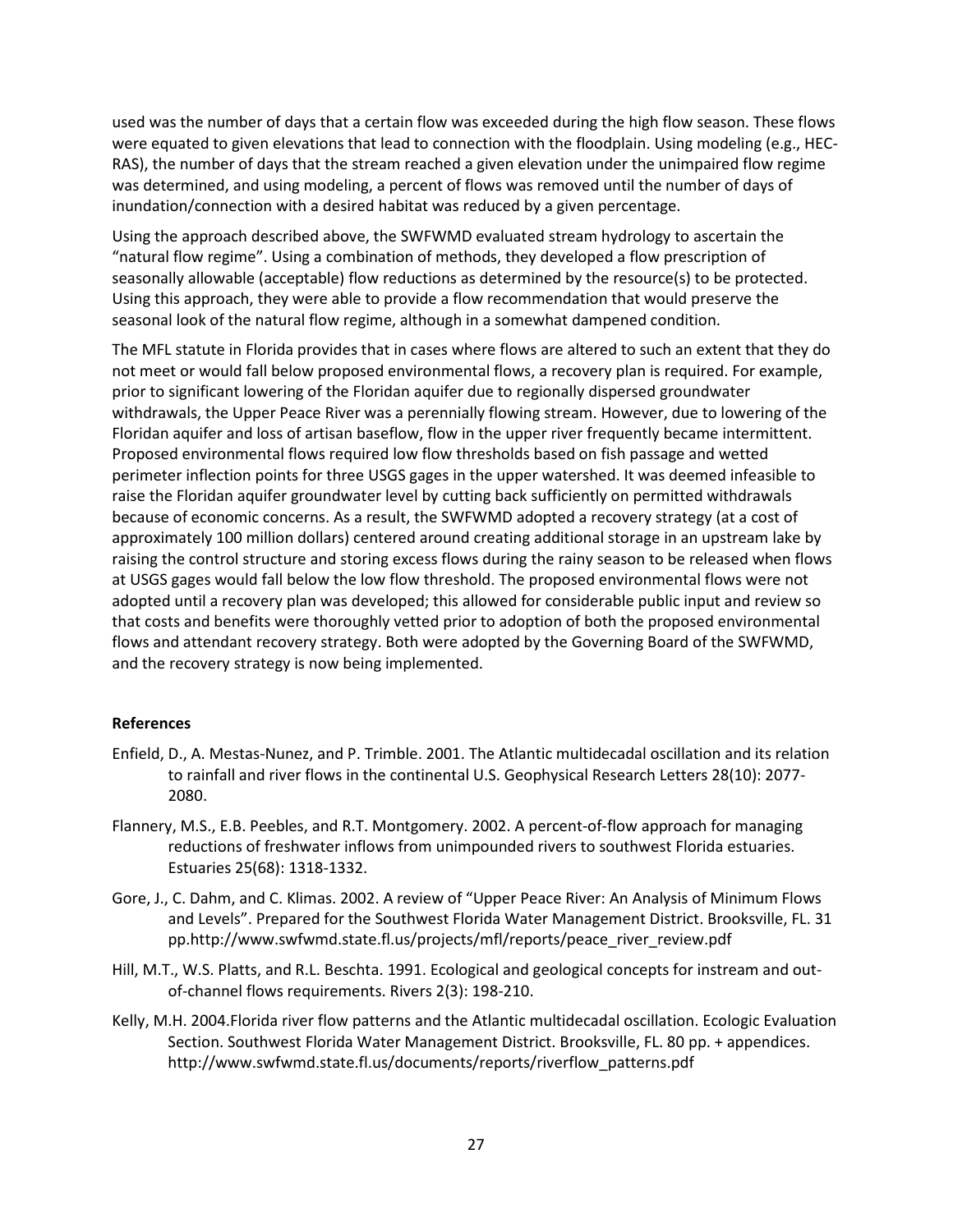- Kelly, M.H., A.B. Munson, J. Morales and D. Leeper. 2005. Proposed Minimum Flows and Levels for the Middle Segment of the Peace River. Ecologic Evaluation Section. Southwest Florida Water Management District. Brooksville, FL. 177 pp.
- Kelly, M.H. and J.A. Gore. 2007. Florida river flow patterns and the Atlantic Multidecadal Oscillation. River Research and Applications 24:598-616.
- Locke, A., C. Stalnaker, S. Zellmer, K. Williams, H. Beecher, T. Richards, C. Robertson, A. Wald, A. Paul and T. Annear. 2008. Integrated Approaches to River Resource Management: Case Studies, Science Law, People, and Policy. Instream Flow Council, Cheyenne, WY.430 pp.
- Postel, S. and B. Richter. 2003. Rivers for Life: Managing Water for People and Nature. Island Press. Washington, D.C., 253 pp.
- Richter, B.D., J.V. Baumgartner, J. Powell, and D.P. Braun. 1996. A method for assessing hydrologic alteration within ecosystems. Conservation Biology 10(4):1163-1174.

Note: all reports dealing with establishment of Minimum Flows and Levels (i.e., Environmental Flows) at the Southwest Florida Water Management District can be found at: **[http://www.swfwmd.state.fl.us/projects/mfl/mfl\\_reports.php](http://www.swfwmd.state.fl.us/projects/mfl/mfl_reports.php)**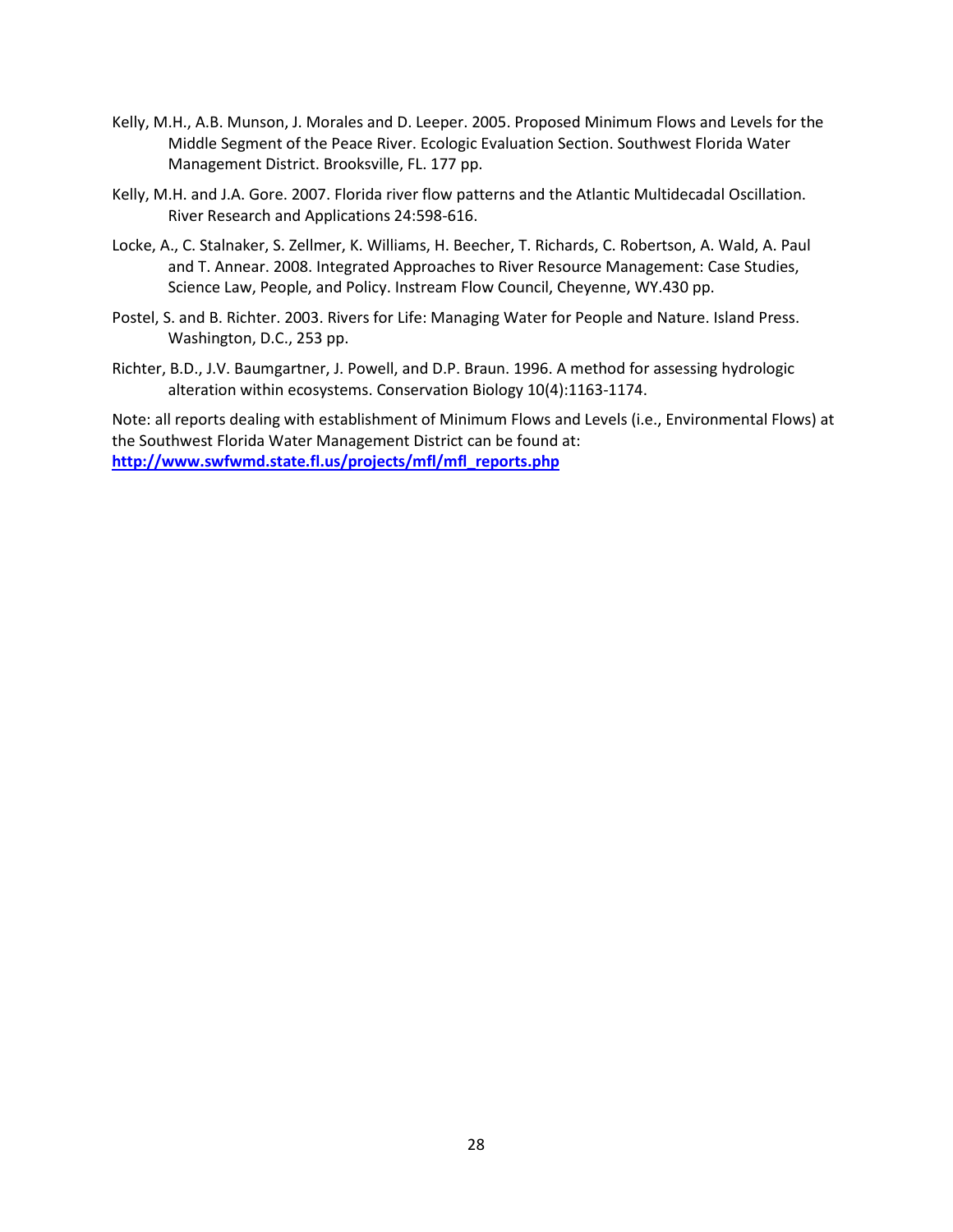# **Appendix 3: Texas Senate Bill 3: A Rapid, Science-Based Approach for Estimating Environmental Flow Requirements**

In 2001 the Texas legislature passed Senate Bill 2 (SB2) to create the Texas Instream Flow Program (TIFP), which charged three state natural resource agencies to collaborate on field studies to determine flow conditions to support "a sound ecological environment" within the state's rivers and streams. Given limited human and financial resources, priority studies initiated on a handful of river and stream segments. Senate Bill 3 (SB3), passed in 2007, established an aggressive schedule for determining environmental flow standards adequate to support a sound ecological environment in all of the state's river basins and bay systems. SB3 set out a new regulatory approach to protect environmental flows through the use of environmental flow standards developed through a local stakeholder process culminating in Texas Commission on Environmental Quality (TCEQ) rulemaking. SB3 directed the use of an environmental flow regime in developing flow standards and defined an environmental flow regime as a schedule of flow quantities that reflects seasonal and yearly fluctuations that typically would vary geographically, by specific location in a watershed, and that are shown to be adequate to support a sound ecological environment and to maintain the productivity, extent, and persistence of key aquatic habitats.

The SB3 schedule did not allow for the development of multi-year site-specific instream flow studies such as those undertaken by the TIFP. Instead, SB3 requires that environmental flow standards be predicated upon the best science and data currently available. Adaptive management will be used to refine the flow standards. Aided by new findings from the TIFP, flow standards are to be reviewed not less than every 10 years. In order to effectively use the results from the TIFP studies through an adaptive management process, the initial SB3 flow standards should be consistent with the environmental flow regime framework applied in the TIFP studies. The immediate task for developing the flow standards required under SB3 is to identify, within a short time frame and without the benefit of completed TIFP studies, science-based methods for determining an environmental flow regime at a particular stream location. SB3 created a state Science Advisory Committee (SAC) that assisted science teams and stakeholder groups of the various basin/bay regions with technical and strategic guidance. Among the series of SAC guidance documents, the following aspects would be particularly relevant for the SWRCB to consider.

### **Hydrological Analysis**

The magnitude of streamflow and its variation play determine the characteristics of any riverine ecosystem. Where data are insufficient to establish relationships between streamflow and biological response, the historical streamflow data themselves can provide a meaningful basis for establishing, as a first approximation, environmental flow recommendations that are considered to be protective of current conditions. These initial recommendations must be subjected to refinement and adjustment based on available biological data and other information to better reflect actual ecosystem needs.

To aid the scientists, stakeholders, regulators, and policymakers involved in SB3, a tool called the Hydrology-based Environmental Flow Regime (HEFR) was developed by the state's natural resource agency (Texas Parks and Wildlife Department) with input from other agencies and organizations. HEFR is a relatively flexible, statistical approach for developing a flow regime matrix that is consistent with the TIFP in the sense that it identifies multiple flow regime components of various levels across different months, seasons, or years. HEFR was used by all seven of the SB3 basin and bay science teams as they developed environmental flow regime recommendations.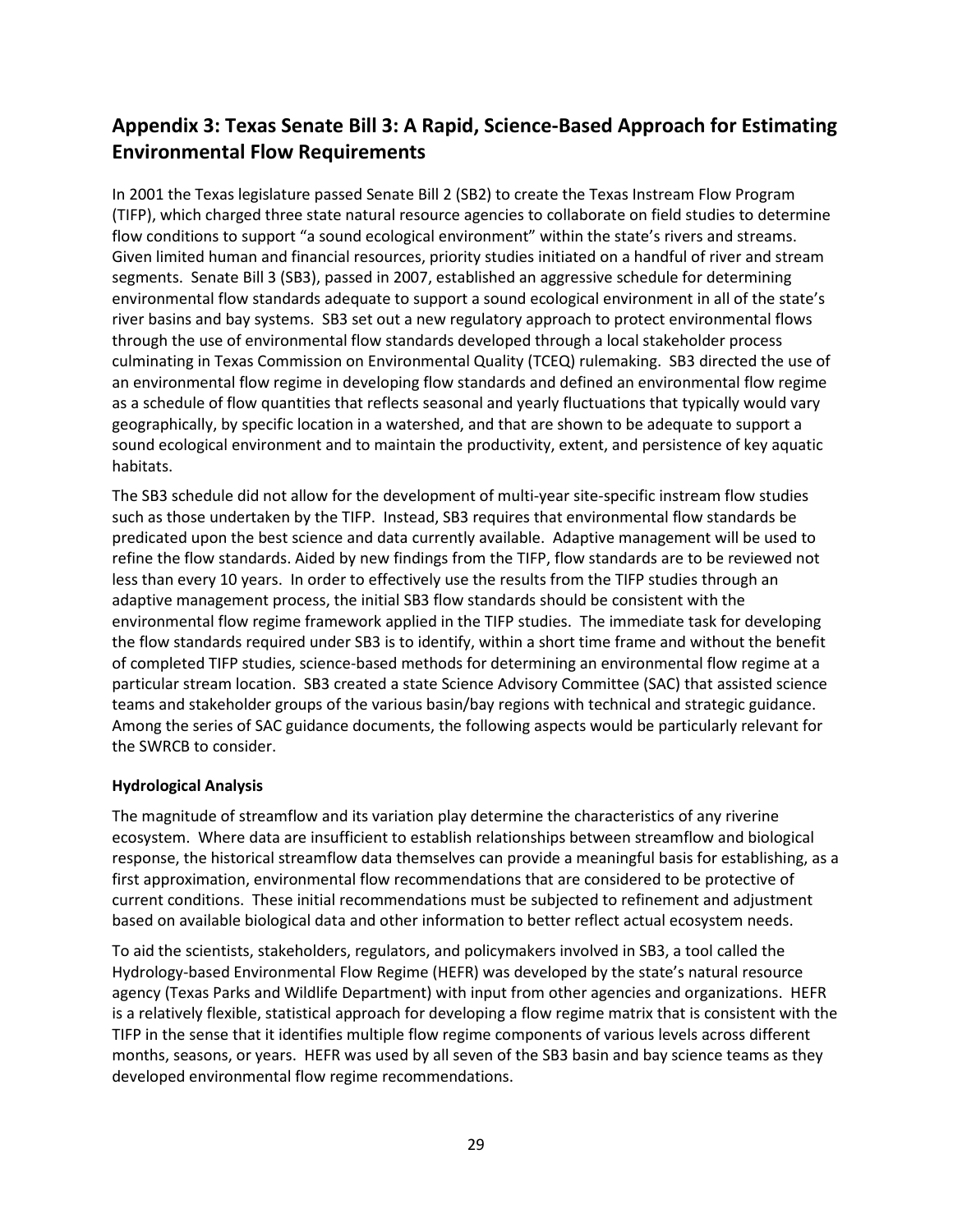HEFR produces summary statistics of flow regime components. Generally, either the Environmental Flow Components (EFC) method or the Modified Base Flow Index with Threshold (MBFIT) method (both implemented in a Microsoft Excel™ spreadsheet) is used to parse a hydrologic record into separate flow regime components. Excel is then used to efficiently develop summary statistics of these flow regime components.

In the context of SB3, the HEFR methodology has several advantages, including: (1) it is computationally efficient, allowing for repeated tests and exploratory analyses, (2) there is significant flexibility in setting parameters to parse the hydrograph as well as summary statistics of the flow regime components, (3) the results have the same format as expected results from the TIFP studies, and (4) it provides an initial set of recommendations that reflect key aspects of the natural flow regime, including multiple flow components and hydrologic conditions.

### **Sediment Dynamics Analysis**

The erosion, transport, and deposition of sediment are as important to the complexity and structural diversity of rivers, riparian zones, deltas, and estuaries as the conveyance of water itself. The balance between the force of water and the resistance of sediment creates the many fluvial patterns that provide habitats and conditions to which aquatic and riparian species are adapted. If only flows are considered, without the associated sediment dynamics, then the resulting assessment of the state's rivers and bays would be incomplete, reducing the likelihood of successful conservation or rehabilitation.

As an alternative to determining a sediment-transport regime to maintain biodiversity and productivity of fluvial ecosystems, methodological approaches were explored to facilitate quantification of sediment loads for observed flows or environmental flow prescriptions. These methods use historical data, including sediment-load measurements or river channel dimensions, thereby providing a context for contemporary conditions. Evaluation of sediment loads eventually needs to be related to habitat structure, function, and change, which requires interdisciplinary research among specialists in biology, geomorphology, and hydrology.

### **Nutrient and Water Quality Analysis**

Changes in a flow regime can be expected to produce changes in water quality conditions. The challenge is to ensure that the recommended flow regime protects water quality, particularly during low, or subsistence, flow conditions, and also considers water quality needs during higher flow conditions. Water quality criteria developed by the state address the acceptable levels of suspended solids, nutrients, toxics, indicator bacteria, dissolved oxygen, pH, and other parameters. Under some circumstances all of these might play a role in the determination of an environmental flow regime.

### **Ecological Analysis**

The time limitation and inability to conduct site-specific field studies during the SB3 process meant that evaluation of biological factors in the development of instream flow recommendations had to be efficient and relatively generalized. As more site-specific and detailed results emerge from the TIFP and other studies, the instream flow regime recommendations and standards can be refined as appropriate through the adaptive management process. Below is an outline of essential steps for ecological analysis (sometimes referred to as "biological overlays") in developing environmental flow recommendations under SB3.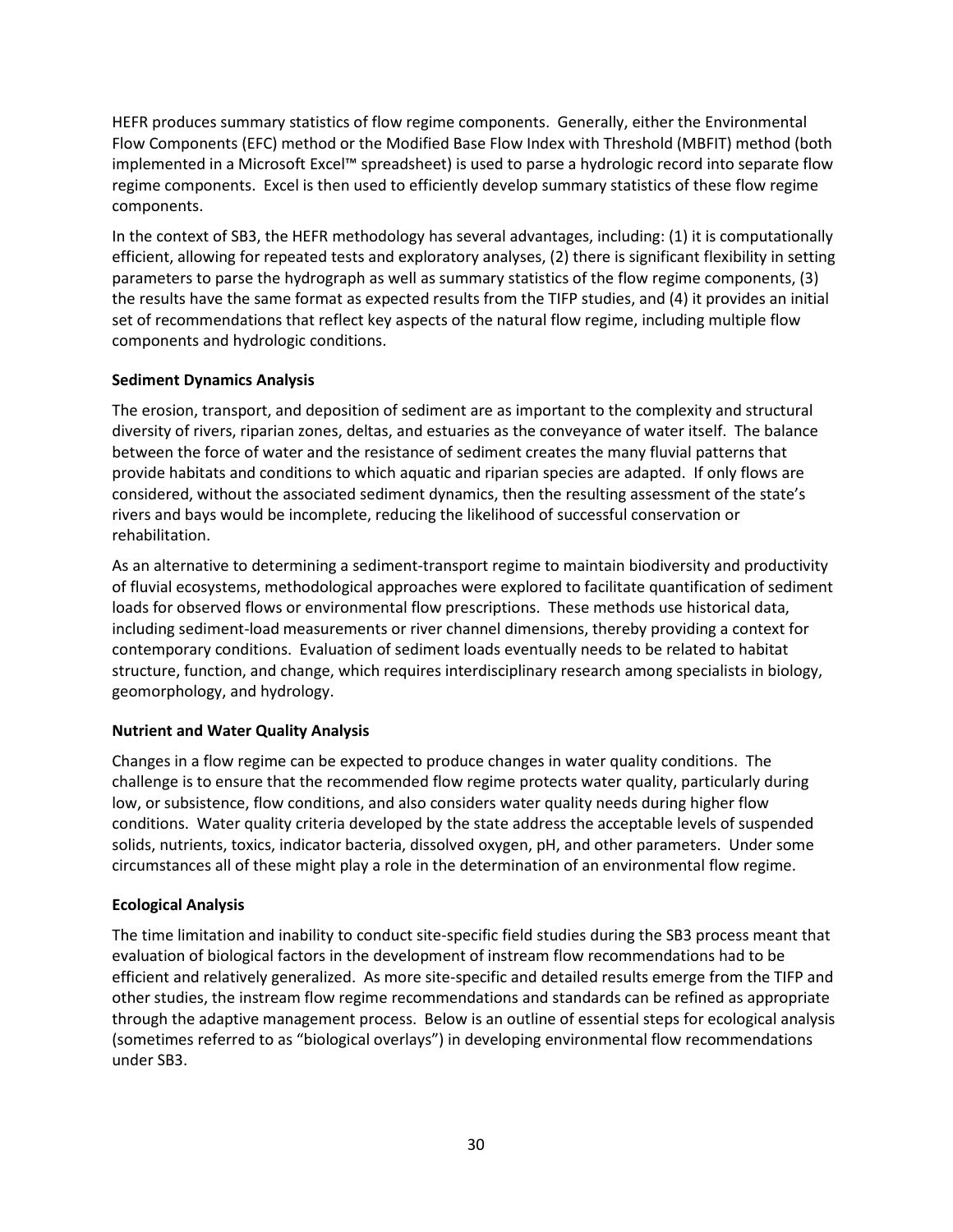- 1. Establish clear, operational objectives for support of "a sound ecological environment and to maintain the productivity, extent, and persistence of key aquatic habitats in and along the affected water bodies". This step should involve input not only from scientists, but also from regional stakeholders with guidance from the SAC and state agency personnel involved with the TIFP. Operational objectives are: (1) maintain native biodiversity to the extent that is reasonable under recent conditions of climate, major infrastructure developments, and biological invasions; (2) maintain environmental quality and ecosystem productivity in support of this biodiversity and the recreational, commercial, and aesthetic uses of the renewable natural resources that it provides; and (3) maintain both short-term and long-term dynamics of habitats that support native biodiversity.
- 2. Compile and evaluate readily available biological information, especially for important species within the basin of interest. Early in this process, key indicator species must be identified, and these species are a primary focus of the biological overlay. Care must be taken to identify a suitable set of indicator species that, when their ecological requirements are met, will provide broad protection for most of the biological components of the ecosystem. When reviewing and summarizing studies and findings for the basin, certain kinds of biological and other ecological information desired for the analysis may be sparse or completely lacking. In such instances, options include use of biological data from adjacent river systems, inferences based on life history information compiled from the literature, and reliance on general habitat suitability criteria developed for species from multiple regions.
- 3. Obtain and evaluate landscape and biological data. The geographic distribution of identified river types should be estimated. Existing maps, such as NHD maps, can be used as base maps since much useful non-biological data are available, such as location of perennial streams, riparian and floodplain areas that flood under overbanking flows, and locations of contiguous habitat areas such as marshes, oxbows, and abandoned channel lagoons. Data are then assembled on base maps at appropriate scales of resolution. Such data may include species distribution throughout the basin or portions thereof, the geographic range of state and federally listed threatened or endangered fish species and species of concern, location of any critical habitat or sensitive areas.
- 4. Biological information is used to inform the parameterization of HEFR (or other hydrologic methods), and the underlying decision points needed to produce a flow regime matrix. Some decisions should occur prior to generation of the flow regime matrix (pre-processing). These include the period of record for the analysis, the number of instream flow components and choice of hydrographic separation method. Once pre-processing decisions are made, decision points for modification of default parameters for both the hydrographic separation method and the HEFR analysis can be accomplished with available biological data in order to generate a flow regime matrix.
- 5. Evaluate and refine the initial flow matrix. The initial flow regime matrix produced by HEFR analysis should be evaluated to ensure that the components of the biological system, their water quality requirements, and geomorphic processes that create and maintain their habitats are maintained. This final step is perhaps the most critical one in the environmental flow evaluation process. Based on the quantification of flow parameters, development of causal connections and geospatial information, information may be available that specifically links biological information to aspects of the flow regime. Even if specific biological information is not available to inform all decision points in the hydrographic separation, any available information should be used. For generation of the flow regime matrix, both specific biological information and more general biological information, particularly with respect to seasonality,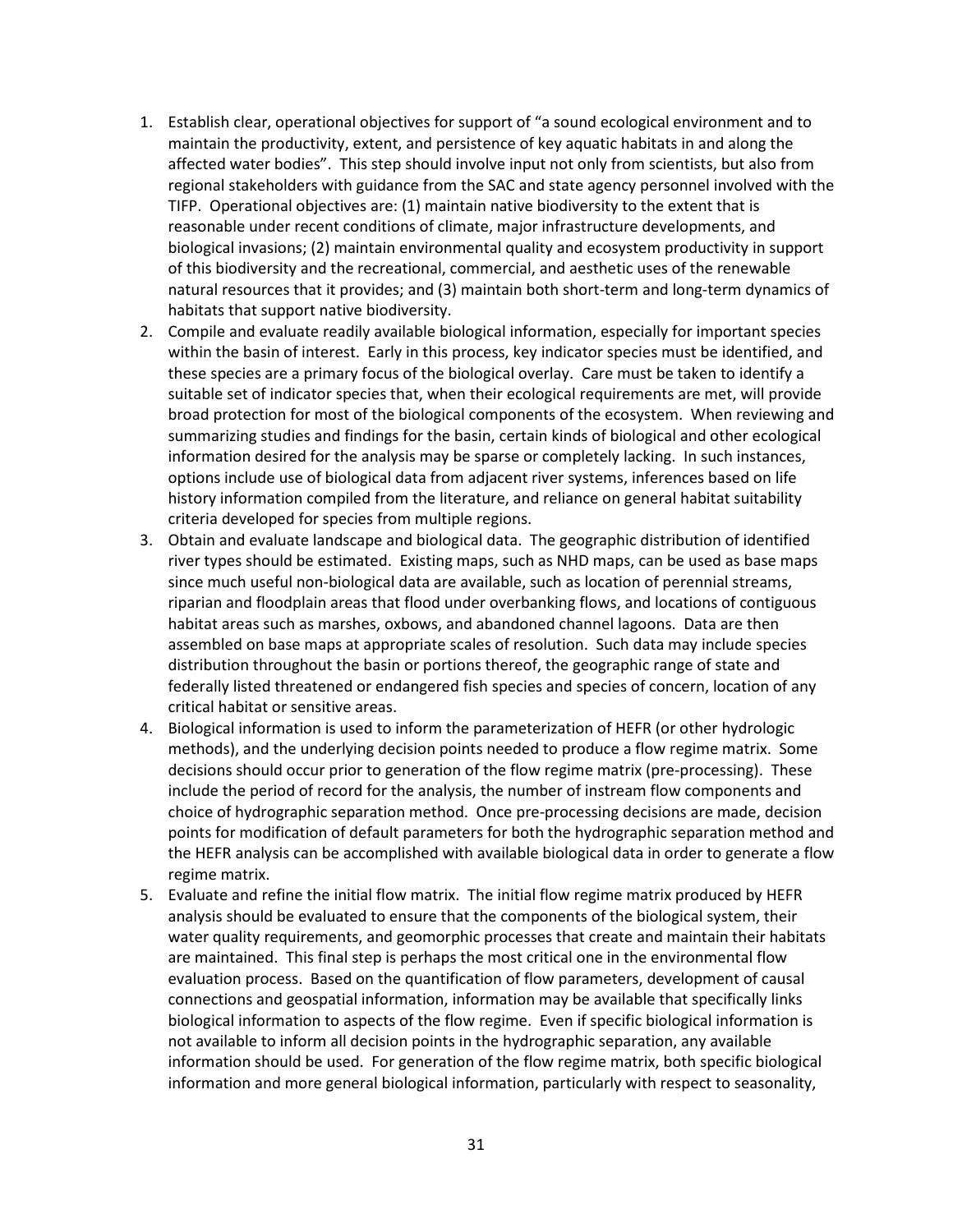should be considered to modify the HEFR default parameters that generated the initial flow regime matrix.

Relationships between water quality parameters and flow need to be quantified and evaluated and adjusted to ensure water quality parameters (e.g. DO and temperature) are maintained in a suitable range to ensure aquatic life persists/endures. Available water quality models need to be evaluated/updated for examining DO and temperature, especially under conditions of low flow. Flows need to be sufficient to support key habitats and habitat needs for focal species, populations, or guilds of representative lotic organisms.

Base flows provide suitable and diverse habitat conditions and support the survival, growth, and reproduction of aquatic organisms. Information on indicator or key species can be used to validate and refine base flow estimates. Specifically, quantified biotic response-flow relationships discovered in literature reviews can be used directly by comparing HEFR-derived estimates with specific flow requirements. A variety of tools can be used to evaluate suitable habitat. Incremental methods that relate habitat quality, quantity, and diversity to streamflow may be available for some rivers. Where cross-sections and rating curves are available, hydraulic rating methods can be used to relate habitatflow relationships. Qualitative life history information and conceptual models of indicator species' life cycles also can be used.

High flow pulses have important roles in maintaining water quality, physical processes, aquatic habitat connectivity, and a variety of roles in the ecology of aquatic and riparian species. Because they usually represent the greatest volume of water passing downstream on an annual basis, high flow pulses also tend to be the flow components targeted for storage and diversion for human uses. Pulse characteristics (such as the magnitude, timing, duration, and frequency) should be evaluated and refined relative to life history information for focal species. Approaches to address lateral connectivity to oxbows or other riparian habitats include review of species life history information, targeted sampling, and hydraulic modeling to identify flow levels needed to provide lateral and longitudinal connections.

Finally, the SAC proposed multi-disciplinary integration workshops to overlay information from various disciplines, allowing for adjustments and refinements in a systematic manner that would reduce the potential for conflict between the needs of different ecosystem components and points of view associated with different disciplines. Under SB3, each basin science team had one year to produce a recommendation report that details the information reviewed, data acquired, analyses performed, key assumptions, specific environmental flow regime recommendations for strategically selected gage locations from through the basin, and recommendations for implementation of the flow regime protections and studies to address gaps in knowledge and data. These science-team reports provided the basis for discussions and analyses by the basin stakeholder committees, SAC, public, and TCEQ. Following a period of public comment on draft environmental flow standards, the TCEQ sets standards that will be used to guide the permitting process for future water rights in the basin. These standards can be revised based on new information during periodic reviews that must be conducted at least every 10 years.

### **References**

NRC (National Research Council). 2005. *The Science of Instream Flows: A Review of the Texas Instream Flow Program*. National Academy Press, Washington, D.C., 149 pp.